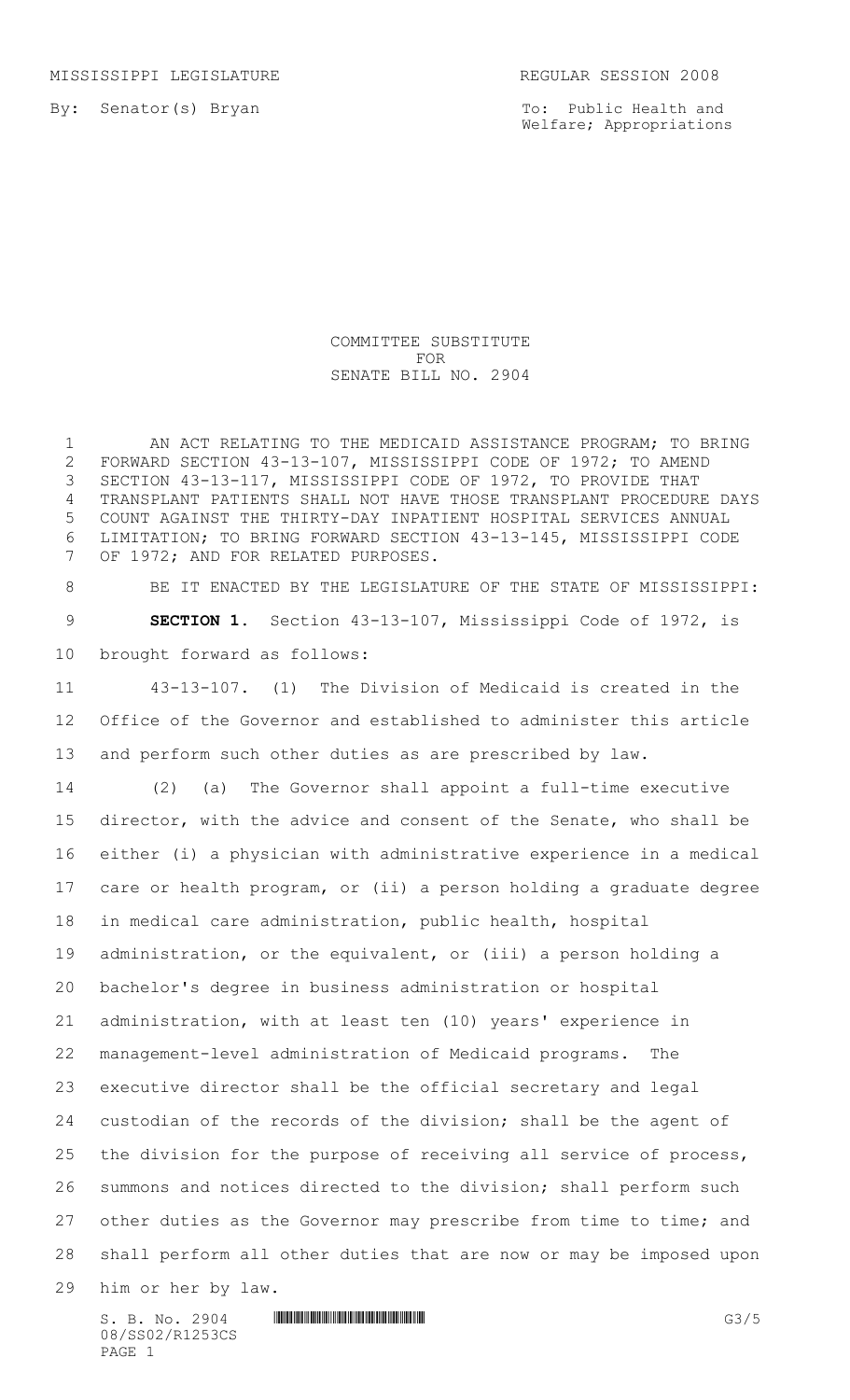(b) The executive director shall serve at the will and pleasure of the Governor.

 (c) The executive director shall, before entering upon the discharge of the duties of the office, take and subscribe to the oath of office prescribed by the Mississippi Constitution and shall file the same in the Office of the Secretary of State, and shall execute a bond in some surety company authorized to do business in the state in the penal sum of One Hundred Thousand Dollars (\$100,000.00), conditioned for the faithful and impartial discharge of the duties of the office. The premium on the bond shall be paid as provided by law out of funds appropriated to the Division of Medicaid for contractual services.

 (d) The executive director, with the approval of the Governor and subject to the rules and regulations of the State Personnel Board, shall employ such professional, administrative, stenographic, secretarial, clerical and technical assistance as may be necessary to perform the duties required in administering this article and fix the compensation for those persons, all in accordance with a state merit system meeting federal requirements. 49 When the salary of the executive director is not set by law, that salary shall be set by the State Personnel Board. No employees of the Division of Medicaid shall be considered to be staff members of the immediate Office of the Governor; however, the provisions of Section 25-9-107(c)(xv) shall apply to the executive director and other administrative heads of the division.

 (3) (a) There is established a Medical Care Advisory Committee, which shall be the committee that is required by federal regulation to advise the Division of Medicaid about health and medical care services.

 (b) The advisory committee shall consist of not less than eleven (11) members, as follows: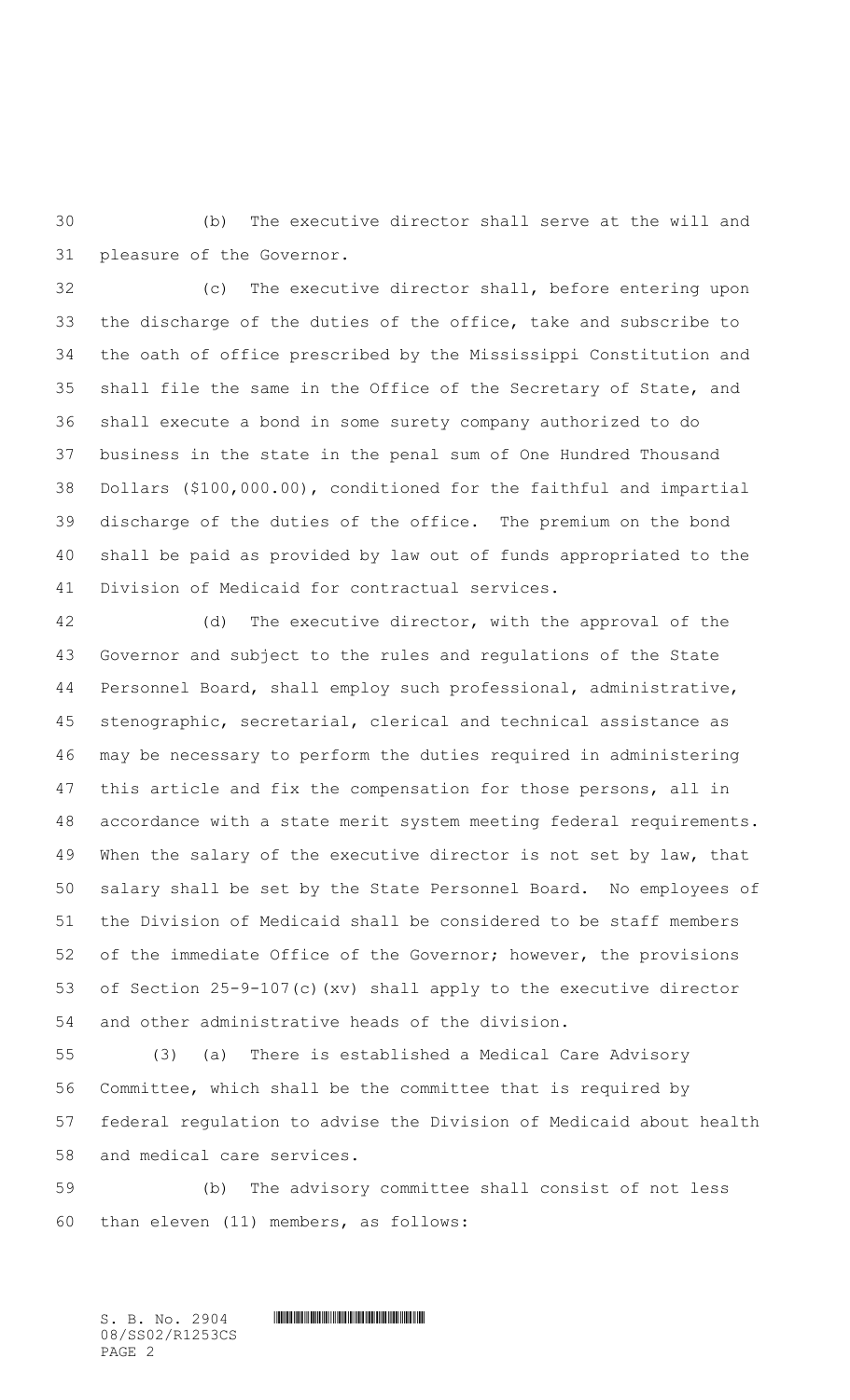(i) The Governor shall appoint five (5) members, one (1) from each congressional district and one (1) from the state at large;

 (ii) The Lieutenant Governor shall appoint three (3) members, one (1) from each Supreme Court district;

 (iii) The Speaker of the House of Representatives shall appoint three (3) members, one (1) from each Supreme Court district.

 All members appointed under this paragraph shall either be health care providers or consumers of health care services. One (1) member appointed by each of the appointing authorities shall be a board certified physician.

 (c) The respective Chairmen of the House Medicaid Committee, the House Public Health and Human Services Committee, the House Appropriations Committee, the Senate Public Health and Welfare Committee and the Senate Appropriations Committee, or their designees, two (2) members of the State Senate appointed by the Lieutenant Governor and one (1) member of the House of Representatives appointed by the Speaker of the House, shall serve as ex officio nonvoting members of the advisory committee.

81 (d) In addition to the committee members required by paragraph (b), the advisory committee shall consist of such other members as are necessary to meet the requirements of the federal regulation applicable to the advisory committee, who shall be appointed as provided in the federal regulation.

 (e) The chairmanship of the advisory committee shall be elected by the voting members of the committee annually and shall not serve more than two (2) consecutive years as chairman.

89 (f) The members of the advisory committee specified in paragraph (b) shall serve for terms that are concurrent with the terms of members of the Legislature, and any member appointed under paragraph (b) may be reappointed to the advisory committee. The members of the advisory committee specified in paragraph (b)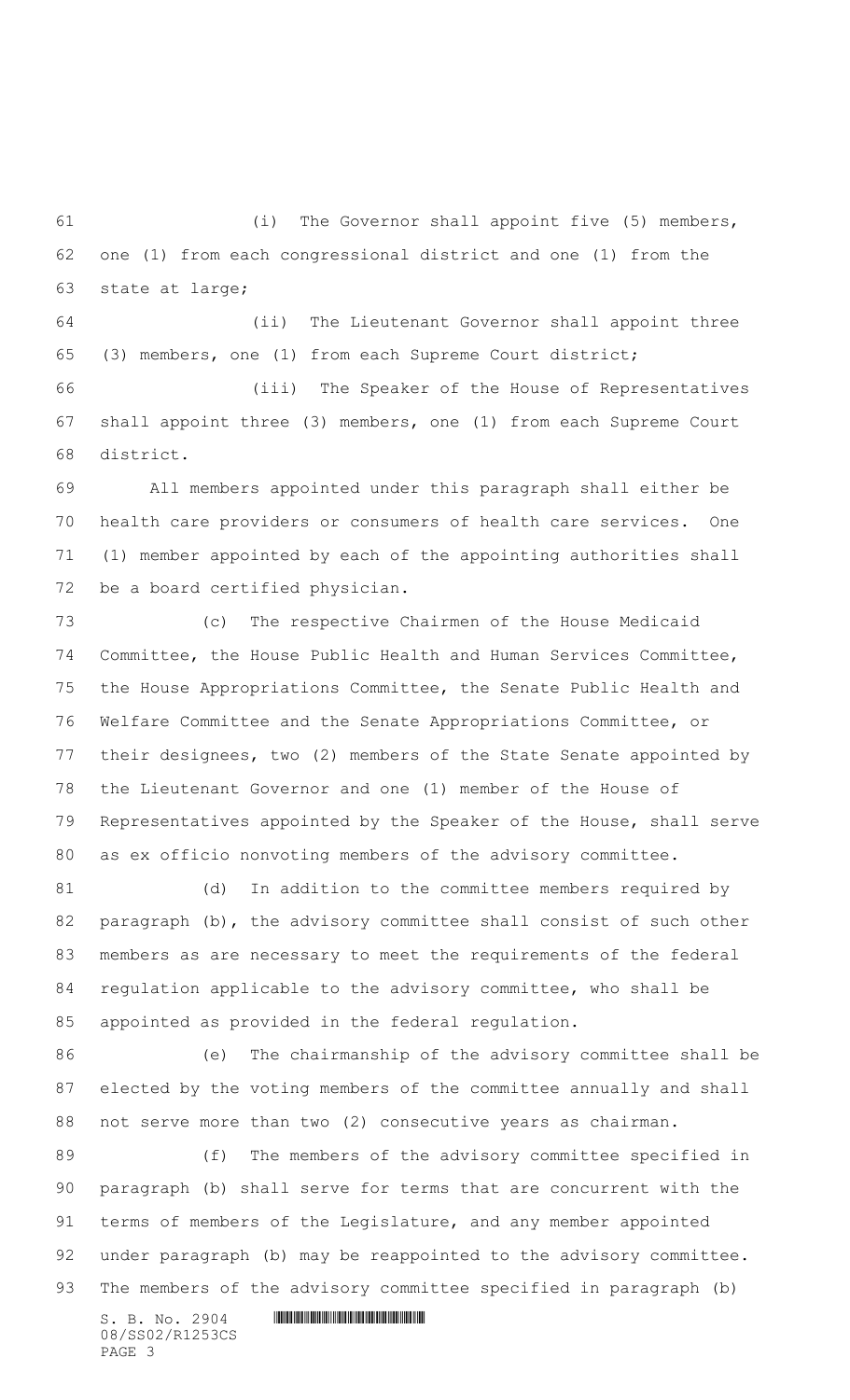shall serve without compensation, but shall receive reimbursement to defray actual expenses incurred in the performance of committee business as authorized by law. Legislators shall receive per diem and expenses, which may be paid from the contingent expense funds of their respective houses in the same amounts as provided for committee meetings when the Legislature is not in session.

 (g) The advisory committee shall meet not less than quarterly, and advisory committee members shall be furnished written notice of the meetings at least ten (10) days before the date of the meeting.

 (h) The executive director shall submit to the advisory committee all amendments, modifications and changes to the state plan for the operation of the Medicaid program, for review by the advisory committee before the amendments, modifications or changes may be implemented by the division.

 (i) The advisory committee, among its duties and responsibilities, shall:

 (i) Advise the division with respect to amendments, modifications and changes to the state plan for the operation of the Medicaid program;

 (ii) Advise the division with respect to issues concerning receipt and disbursement of funds and eligibility for Medicaid;

 (iii) Advise the division with respect to determining the quantity, quality and extent of medical care provided under this article;

 (iv) Communicate the views of the medical care professions to the division and communicate the views of the division to the medical care professions;

 (v) Gather information on reasons that medical care providers do not participate in the Medicaid program and changes that could be made in the program to encourage more providers to participate in the Medicaid program, and advise the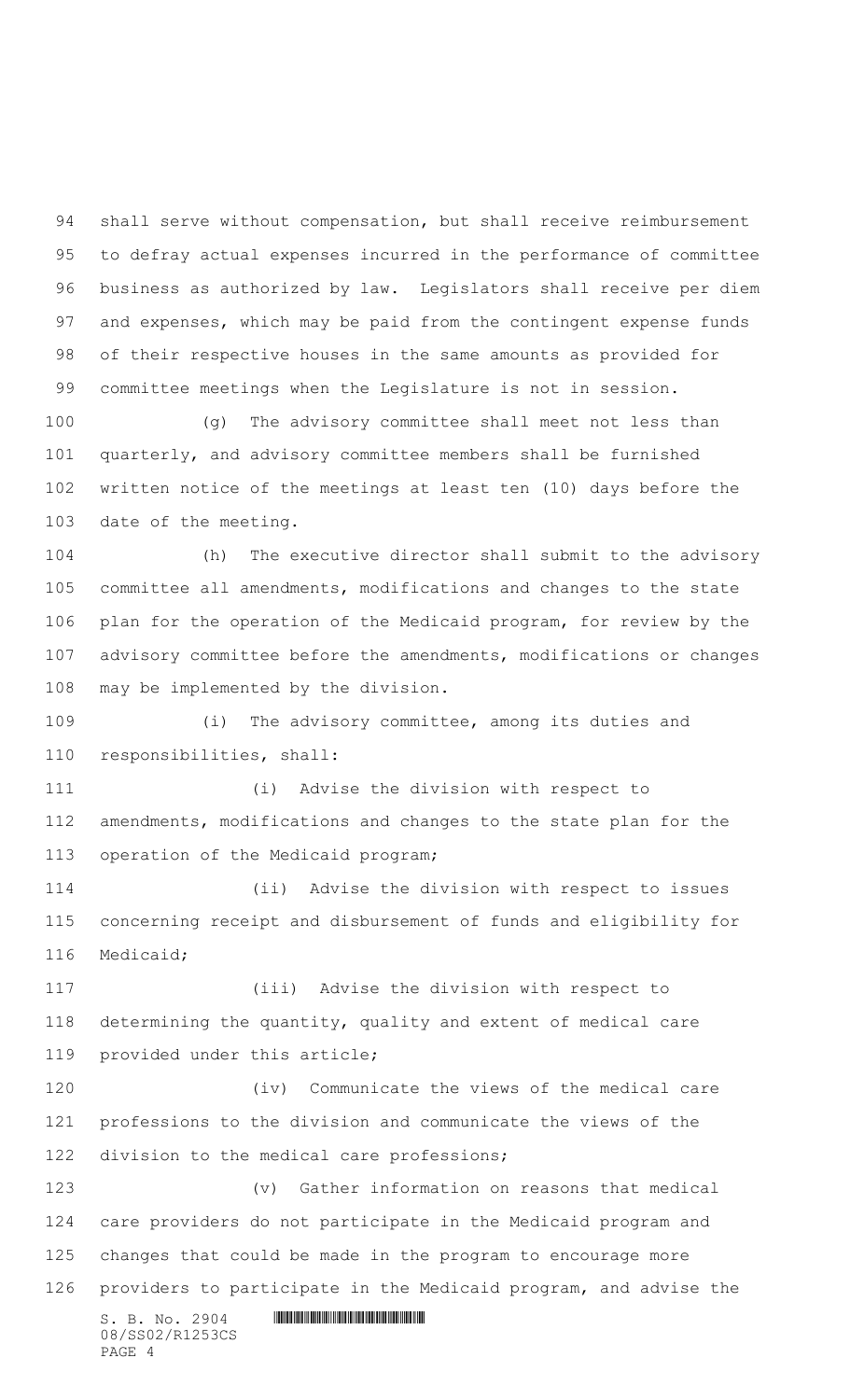$S. B. No. 2904$  . The set of the set of  $S. B. N \circ A$  division with respect to encouraging physicians and other medical care providers to participate in the Medicaid program; (vi) Provide a written report on or before November 30 of each year to the Governor, Lieutenant Governor and Speaker of the House of Representatives. (4) (a) There is established a Drug Use Review Board, which shall be the board that is required by federal law to: (i) Review and initiate retrospective drug use, review including ongoing periodic examination of claims data and other records in order to identify patterns of fraud, abuse, gross 137 overuse, or inappropriate or medically unnecessary care, among physicians, pharmacists and individuals receiving Medicaid benefits or associated with specific drugs or groups of drugs. (ii) Review and initiate ongoing interventions for physicians and pharmacists, targeted toward therapy problems or individuals identified in the course of retrospective drug use reviews. (iii) On an ongoing basis, assess data on drug use against explicit predetermined standards using the compendia and literature set forth in federal law and regulations. (b) The board shall consist of not less than twelve (12) members appointed by the Governor, or his designee. (c) The board shall meet at least quarterly, and board members shall be furnished written notice of the meetings at least ten (10) days before the date of the meeting. (d) The board meetings shall be open to the public, members of the press, legislators and consumers. Additionally, all documents provided to board members shall be available to members of the Legislature in the same manner, and shall be made available to others for a reasonable fee for copying. However, patient confidentiality and provider confidentiality shall be protected by blinding patient names and provider names with numerical or other anonymous identifiers. The board meetings

08/SS02/R1253CS PAGE 5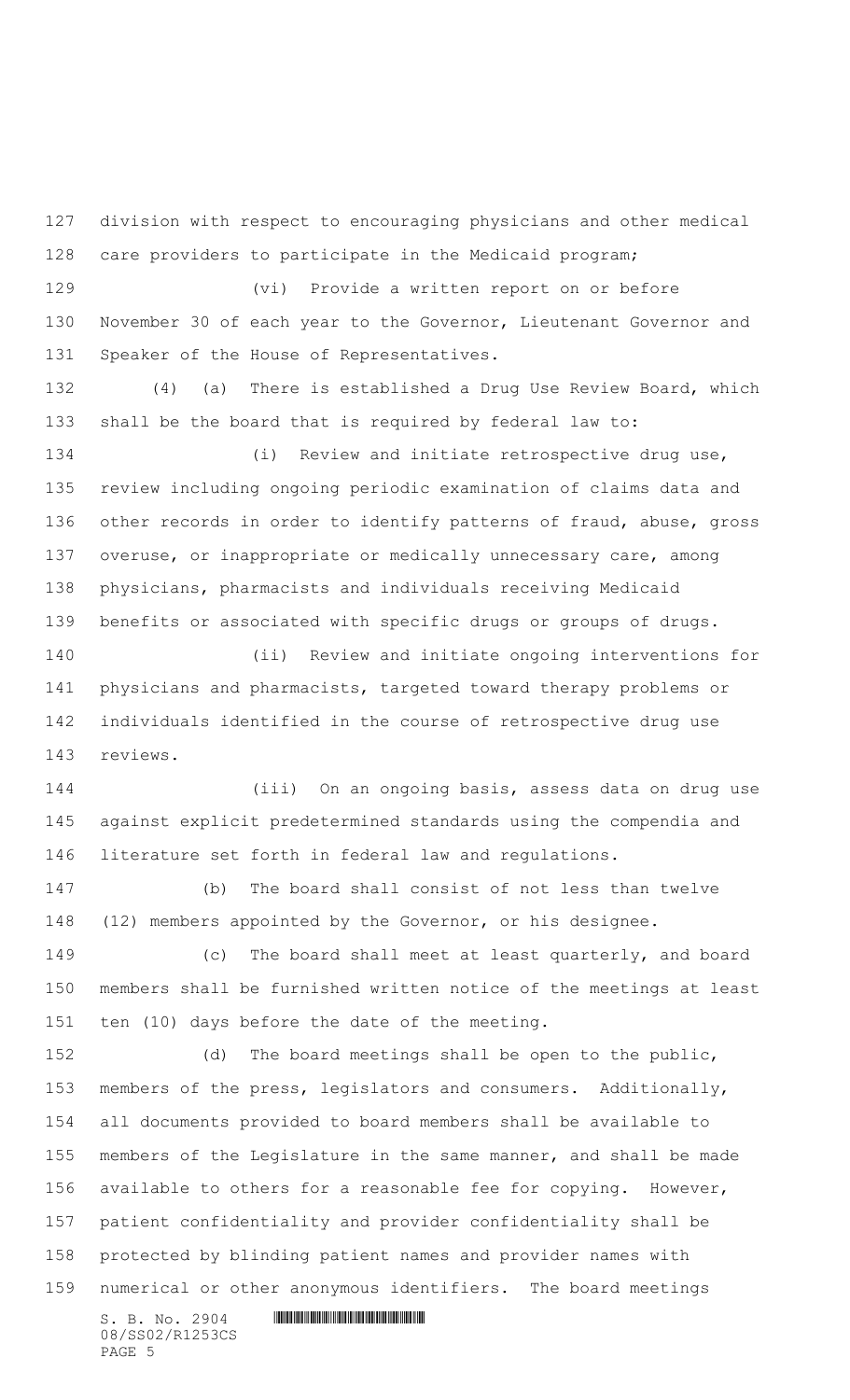shall be subject to the Open Meetings Act (Section 25-41-1 et seq.). Board meetings conducted in violation of this section shall be deemed unlawful.

 (5) (a) There is established a Pharmacy and Therapeutics Committee, which shall be appointed by the Governor, or his designee.

 (b) The committee shall meet at least quarterly, and committee members shall be furnished written notice of the meetings at least ten (10) days before the date of the meeting.

 (c) The committee meetings shall be open to the public, members of the press, legislators and consumers. Additionally, all documents provided to committee members shall be available to members of the Legislature in the same manner, and shall be made available to others for a reasonable fee for copying. However, patient confidentiality and provider confidentiality shall be protected by blinding patient names and provider names with numerical or other anonymous identifiers. The committee meetings shall be subject to the Open Meetings Act (Section 25-41-1 et seq.). Committee meetings conducted in violation of this section shall be deemed unlawful.

 (d) After a thirty-day public notice, the executive director, or his or her designee, shall present the division's recommendation regarding prior approval for a therapeutic class of drugs to the committee. However, in circumstances where the division deems it necessary for the health and safety of Medicaid beneficiaries, the division may present to the committee its recommendations regarding a particular drug without a thirty-day public notice. In making that presentation, the division shall state to the committee the circumstances that precipitate the need for the committee to review the status of a particular drug without a thirty-day public notice. The committee may determine whether or not to review the particular drug under the circumstances stated by the division without a thirty-day public

08/SS02/R1253CS PAGE 6

 $S. B. No. 2904$  . The set of the set of  $S. B. N_{O.} 2904$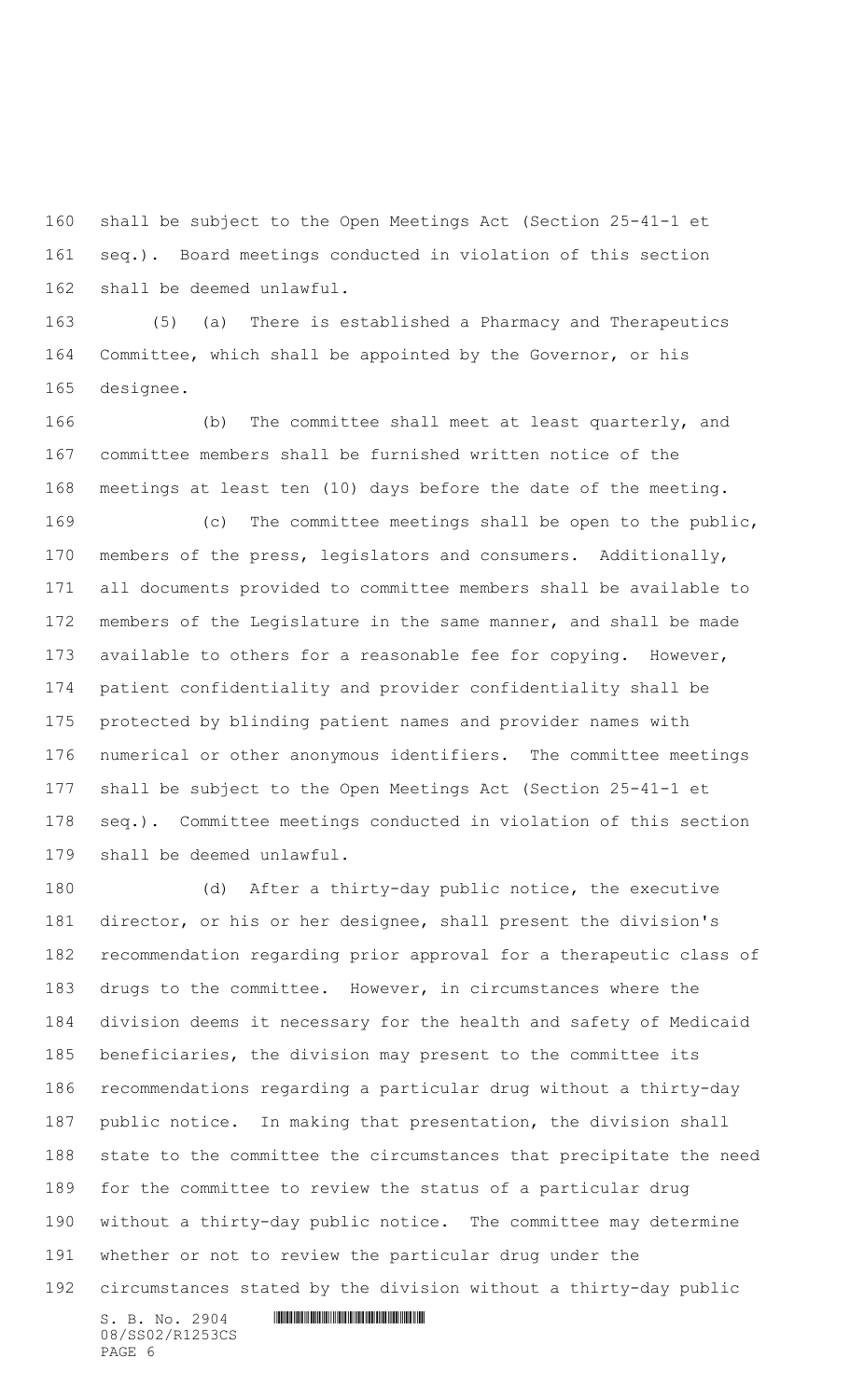notice. If the committee determines to review the status of the particular drug, it shall make its recommendations to the division, after which the division shall file those recommendations for a thirty-day public comment under the provisions of Section 25-43-7(1).

 (e) Upon reviewing the information and recommendations, the committee shall forward a written recommendation approved by a majority of the committee to the executive director or his or her designee. The decisions of the committee regarding any limitations to be imposed on any drug or its use for a specified indication shall be based on sound clinical evidence found in labeling, drug compendia, and peer reviewed clinical literature pertaining to use of the drug in the relevant population.

 (f) Upon reviewing and considering all recommendations including recommendation of the committee, comments, and data, the executive director shall make a final determination whether to require prior approval of a therapeutic class of drugs, or modify existing prior approval requirements for a therapeutic class of drugs.

 (g) At least thirty (30) days before the executive director implements new or amended prior authorization decisions, written notice of the executive director's decision shall be provided to all prescribing Medicaid providers, all Medicaid enrolled pharmacies, and any other party who has requested the notification. However, notice given under Section 25-43-7(1) will substitute for and meet the requirement for notice under this subsection.

 (h) Members of the committee shall dispose of matters before the committee in an unbiased and professional manner. If a matter being considered by the committee presents a real or apparent conflict of interest for any member of the committee, that member shall disclose the conflict in writing to the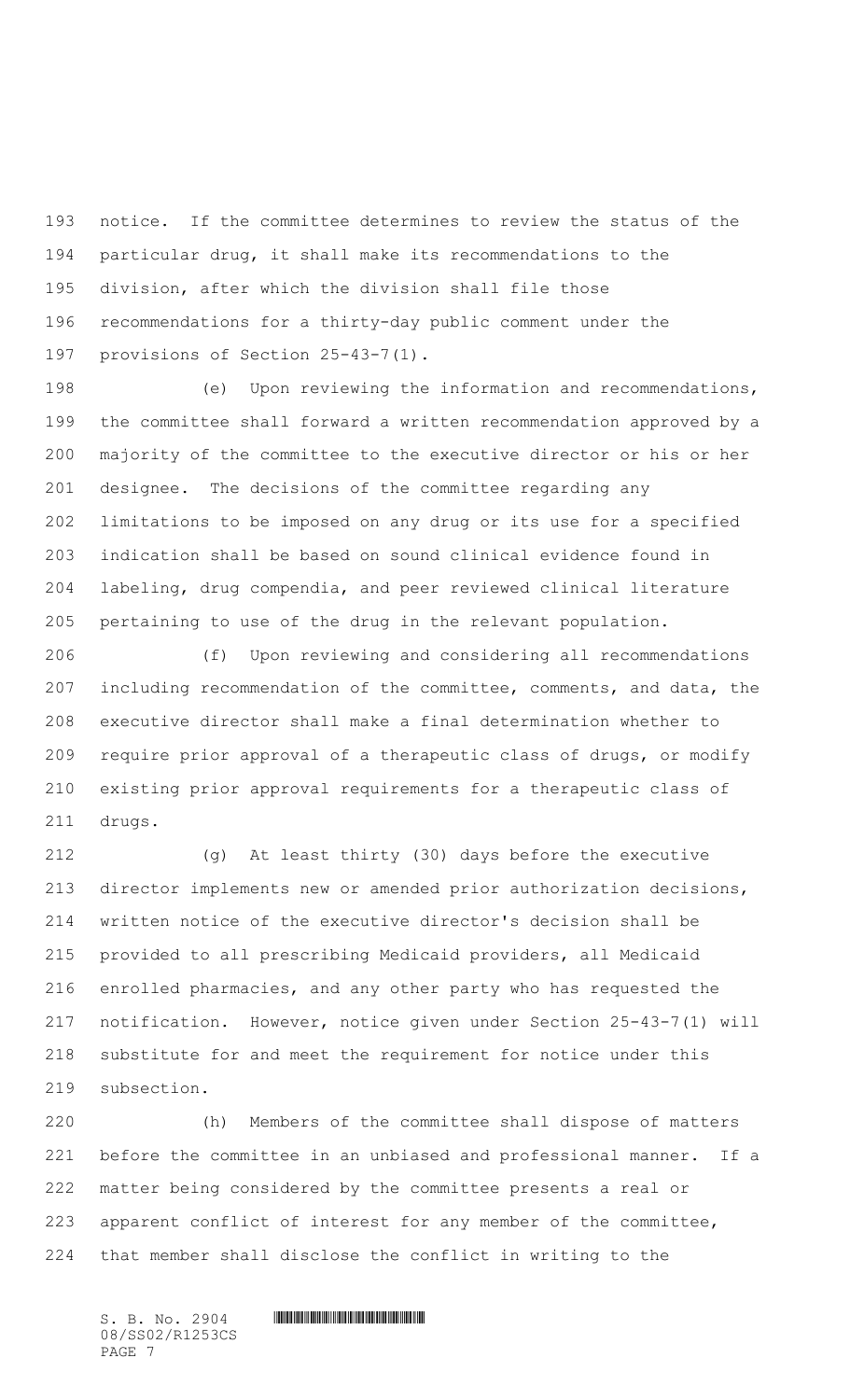committee chair and recuse himself or herself from any discussions and/or actions on the matter.

(6) This section shall stand repealed on July 1, 2009.

 **SECTION 2.** Section 43-13-117, Mississippi Code of 1972, is amended as follows:

 43-13-117. Medicaid as authorized by this article shall include payment of part or all of the costs, at the discretion of the division, with approval of the Governor, of the following types of care and services rendered to eligible applicants who have been determined to be eligible for that care and services, within the limits of state appropriations and federal matching funds:

(1) Inpatient hospital services.

 (a) The division shall allow thirty (30) days of inpatient hospital care annually for all Medicaid recipients. Medicaid recipients requiring transplants shall not have those days included in the transplant case rate count against the thirty-day limit for inpatient hospital care. Precertification of inpatient days must be obtained as required by the division. The division may allow unlimited days in disproportionate hospitals as defined by the division for eligible infants and children under the age of six (6) years if certified as medically necessary as required by the division.

 (b) From and after July 1, 1994, the Executive Director of the Division of Medicaid shall amend the Mississippi Title XIX Inpatient Hospital Reimbursement Plan to remove the occupancy rate penalty from the calculation of the Medicaid Capital Cost Component utilized to determine total hospital costs allocated to the Medicaid program.

 (c) Hospitals will receive an additional payment for the implantable programmable baclofen drug pump used to treat spasticity that is implanted on an inpatient basis. The payment pursuant to written invoice will be in addition to the facility's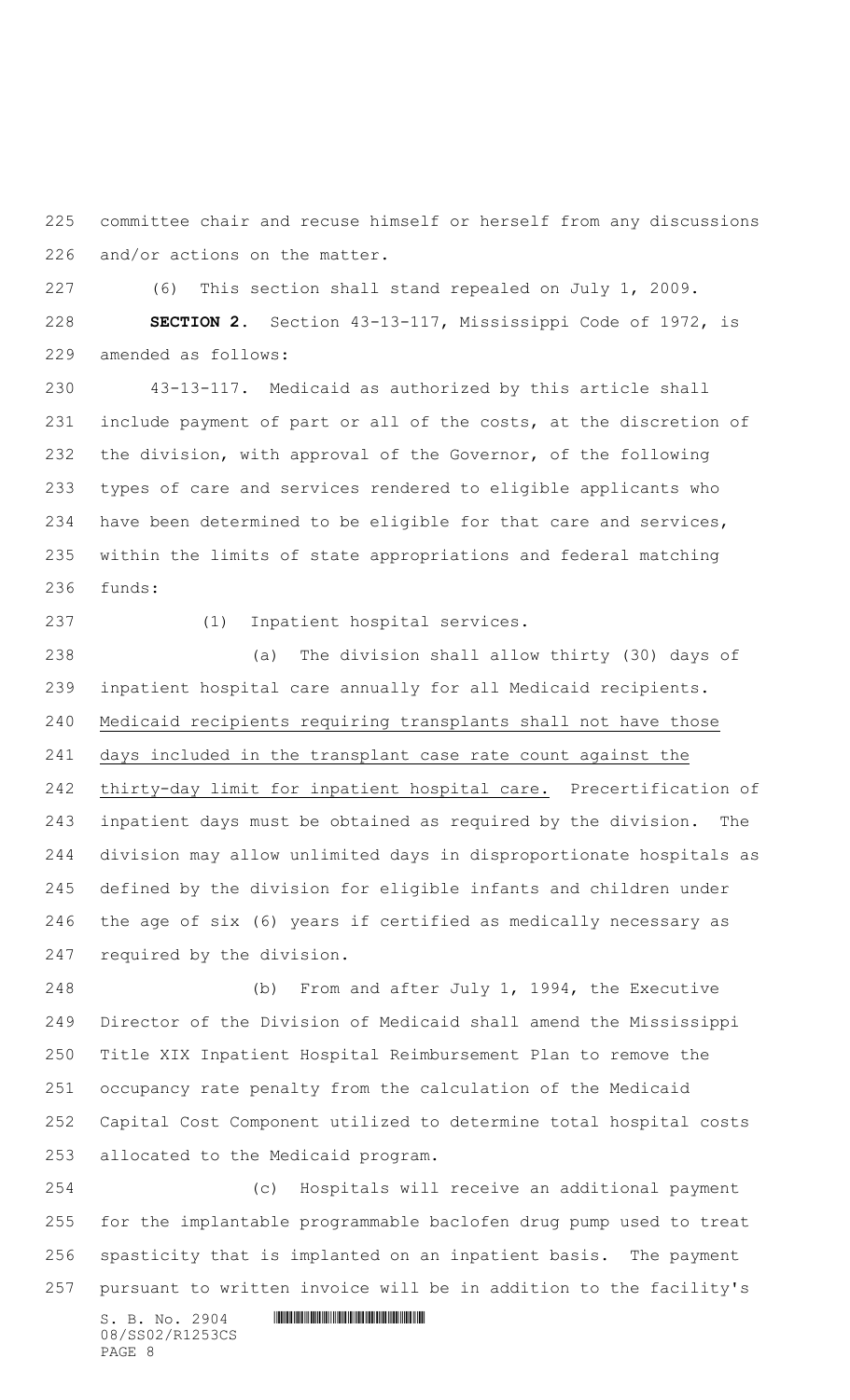per diem reimbursement and will represent a reduction of costs on the facility's annual cost report, and shall not exceed Ten Thousand Dollars (\$10,000.00) per year per recipient.

(2) Outpatient hospital services.

 (a) Emergency services. The division shall allow six (6) medically necessary emergency room visits per beneficiary per fiscal year.

 (b) Other outpatient hospital services. The division shall allow benefits for other medically necessary outpatient hospital services (such as chemotherapy, radiation, surgery and therapy). Where the same services are reimbursed as clinic services, the division may revise the rate or methodology of outpatient reimbursement to maintain consistency, efficiency, economy and quality of care.

(3) Laboratory and x-ray services.

(4) Nursing facility services.

 (a) The division shall make full payment to nursing facilities for each day, not exceeding fifty-two (52) days per year, that a patient is absent from the facility on home leave. Payment may be made for the following home leave days in addition to the fifty-two-day limitation: Christmas, the day before Christmas, the day after Christmas, Thanksgiving, the day before Thanksgiving and the day after Thanksgiving.

 (b) From and after July 1, 1997, the division shall implement the integrated case-mix payment and quality monitoring system, which includes the fair rental system for property costs and in which recapture of depreciation is eliminated. The division may reduce the payment for hospital leave and therapeutic home leave days to the lower of the case-mix category as computed for the resident on leave using the assessment being utilized for payment at that point in time, or a case-mix score of 1.000 for nursing facilities, and shall compute case-mix scores of residents so that only services provided at the

08/SS02/R1253CS PAGE 9

 $S. B. No. 2904$  . The set of the set of  $S. B. N_O. 2904$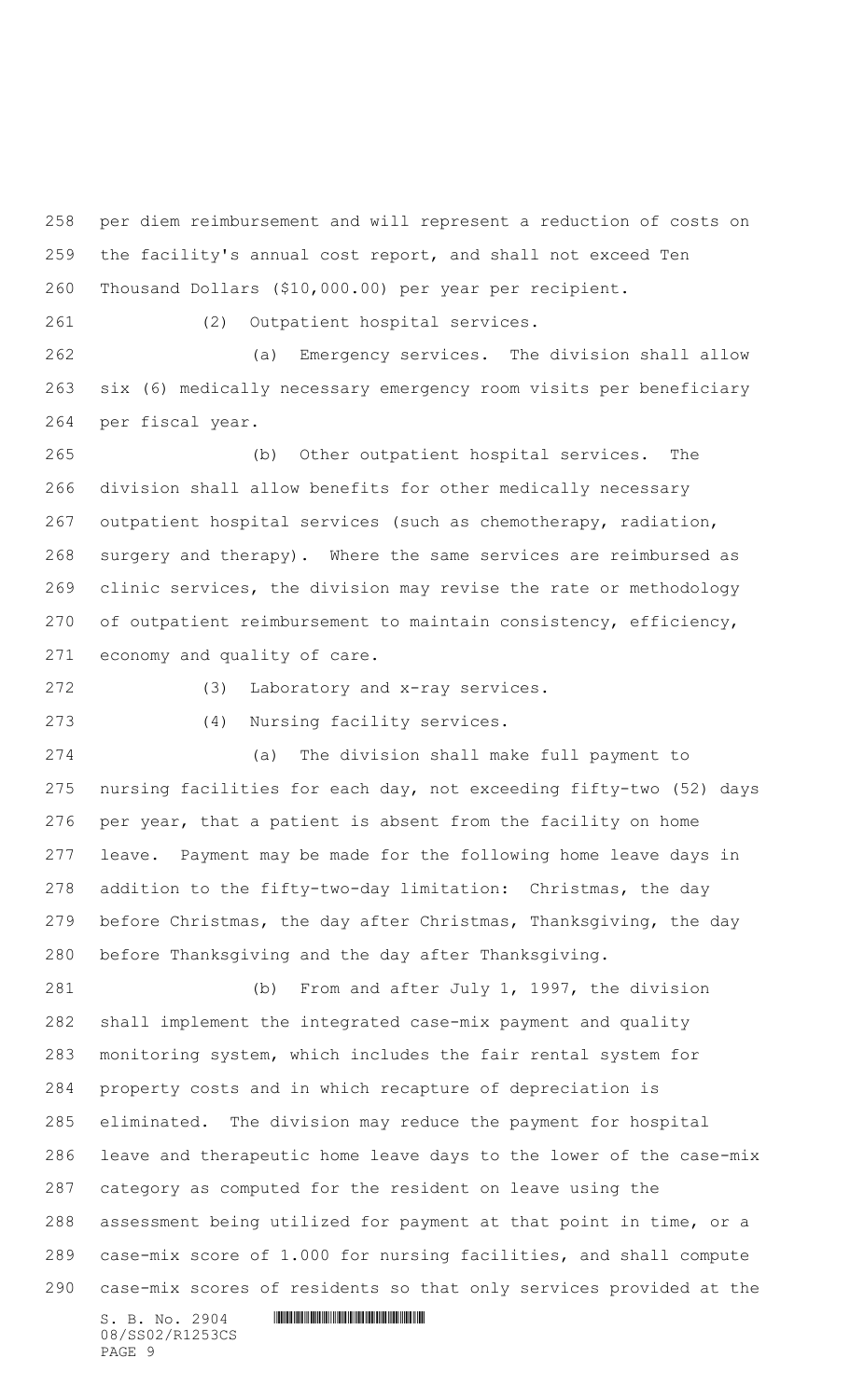nursing facility are considered in calculating a facility's per diem.

 (c) From and after July 1, 1997, all state-owned nursing facilities shall be reimbursed on a full reasonable cost basis.

 (d) When a facility of a category that does not require a certificate of need for construction and that could not be eligible for Medicaid reimbursement is constructed to nursing facility specifications for licensure and certification, and the facility is subsequently converted to a nursing facility under a certificate of need that authorizes conversion only and the applicant for the certificate of need was assessed an application review fee based on capital expenditures incurred in constructing the facility, the division shall allow reimbursement for capital expenditures necessary for construction of the facility that were incurred within the twenty-four (24) consecutive calendar months immediately preceding the date that the certificate of need authorizing the conversion was issued, to the same extent that reimbursement would be allowed for construction of a new nursing facility under a certificate of need that authorizes that construction. The reimbursement authorized in this subparagraph (d) may be made only to facilities the construction of which was completed after June 30, 1989. Before the division shall be authorized to make the reimbursement authorized in this subparagraph (d), the division first must have received approval from the Centers for Medicare and Medicaid Services (CMS) of the change in the state Medicaid plan providing for the reimbursement. (e) The division shall develop and implement, not later than January 1, 2001, a case-mix payment add-on determined by time studies and other valid statistical data that will reimburse a nursing facility for the additional cost of caring for a resident who has a diagnosis of Alzheimer's or other related dementia and exhibits symptoms that require special care. Any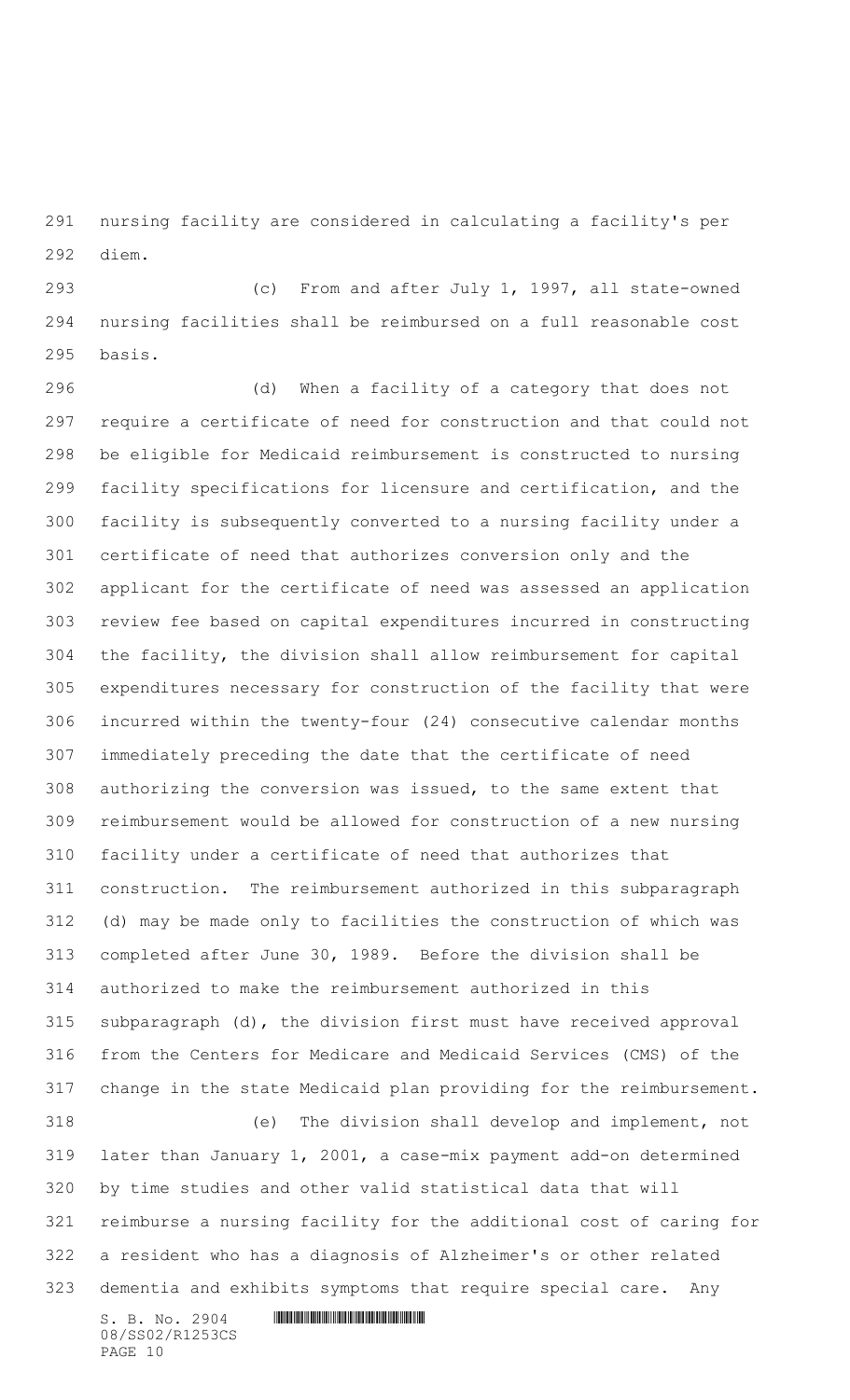such case-mix add-on payment shall be supported by a determination of additional cost. The division shall also develop and implement as part of the fair rental reimbursement system for nursing facility beds, an Alzheimer's resident bed depreciation enhanced reimbursement system that will provide an incentive to encourage nursing facilities to convert or construct beds for residents with Alzheimer's or other related dementia.

 (f) The division shall develop and implement an assessment process for long-term care services. The division may provide the assessment and related functions directly or through contract with the area agencies on aging.

 The division shall apply for necessary federal waivers to assure that additional services providing alternatives to nursing facility care are made available to applicants for nursing facility care.

 (5) Periodic screening and diagnostic services for individuals under age twenty-one (21) years as are needed to identify physical and mental defects and to provide health care treatment and other measures designed to correct or ameliorate defects and physical and mental illness and conditions discovered by the screening services, regardless of whether these services are included in the state plan. The division may include in its periodic screening and diagnostic program those discretionary services authorized under the federal regulations adopted to implement Title XIX of the federal Social Security Act, as amended. The division, in obtaining physical therapy services, occupational therapy services, and services for individuals with speech, hearing and language disorders, may enter into a cooperative agreement with the State Department of Education for the provision of those services to handicapped students by public school districts using state funds that are provided from the appropriation to the Department of Education to obtain federal matching funds through the division. The division, in obtaining

 $S.$  B. No. 2904  $\blacksquare$ 08/SS02/R1253CS PAGE 11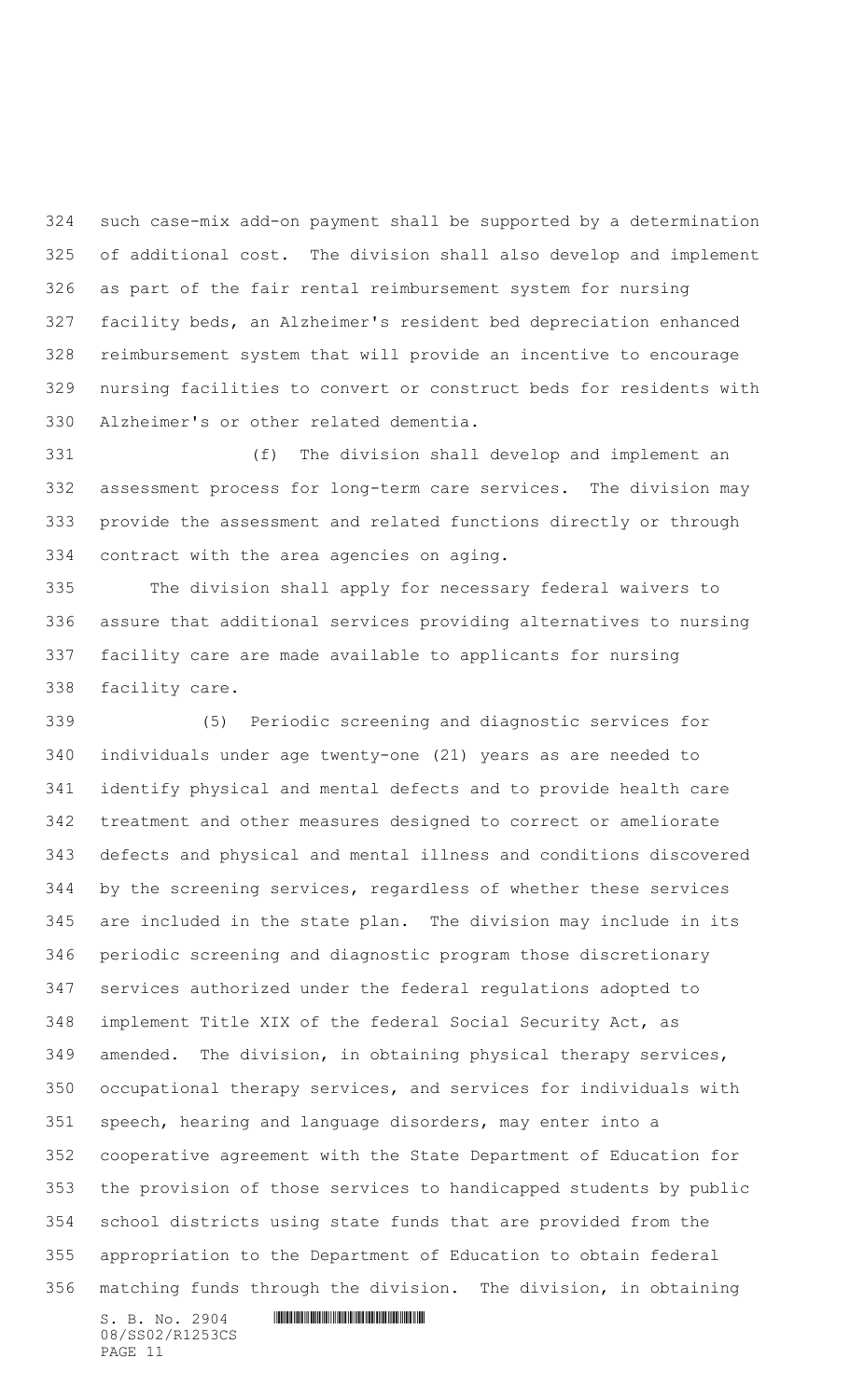medical and psychological evaluations for children in the custody of the Mississippi Department of Human Services may enter into a cooperative agreement with the Mississippi Department of Human Services for the provision of those services using state funds that are provided from the appropriation to the Department of Human Services to obtain federal matching funds through the division.

 (6) Physician's services. The division shall allow twelve (12) physician visits annually. All fees for physicians' services that are covered only by Medicaid shall be reimbursed at ninety percent (90%) of the rate established on January 1, 1999, and as may be adjusted each July thereafter, under Medicare (Title XVIII of the federal Social Security Act, as amended). The division may develop and implement a different reimbursement model or schedule for physician's services provided by physicians based at an academic health care center and by physicians at rural health centers that are associated with an academic health care center.

 (7) (a) Home health services for eligible persons, not to exceed in cost the prevailing cost of nursing facility services, not to exceed twenty-five (25) visits per year. All home health visits must be precertified as required by the division.

(b) [Repealed]

 $S.$  B. No. 2904  $\blacksquare$  (8) Emergency medical transportation services. On January 1, 1994, emergency medical transportation services shall be reimbursed at seventy percent (70%) of the rate established under Medicare (Title XVIII of the federal Social Security Act, as amended). "Emergency medical transportation services" shall mean, but shall not be limited to, the following services by a properly permitted ambulance operated by a properly licensed provider in accordance with the Emergency Medical Services Act of 1974 (Section 41-59-1 et seq.): (i) basic life support, (ii) advanced

08/SS02/R1253CS PAGE 12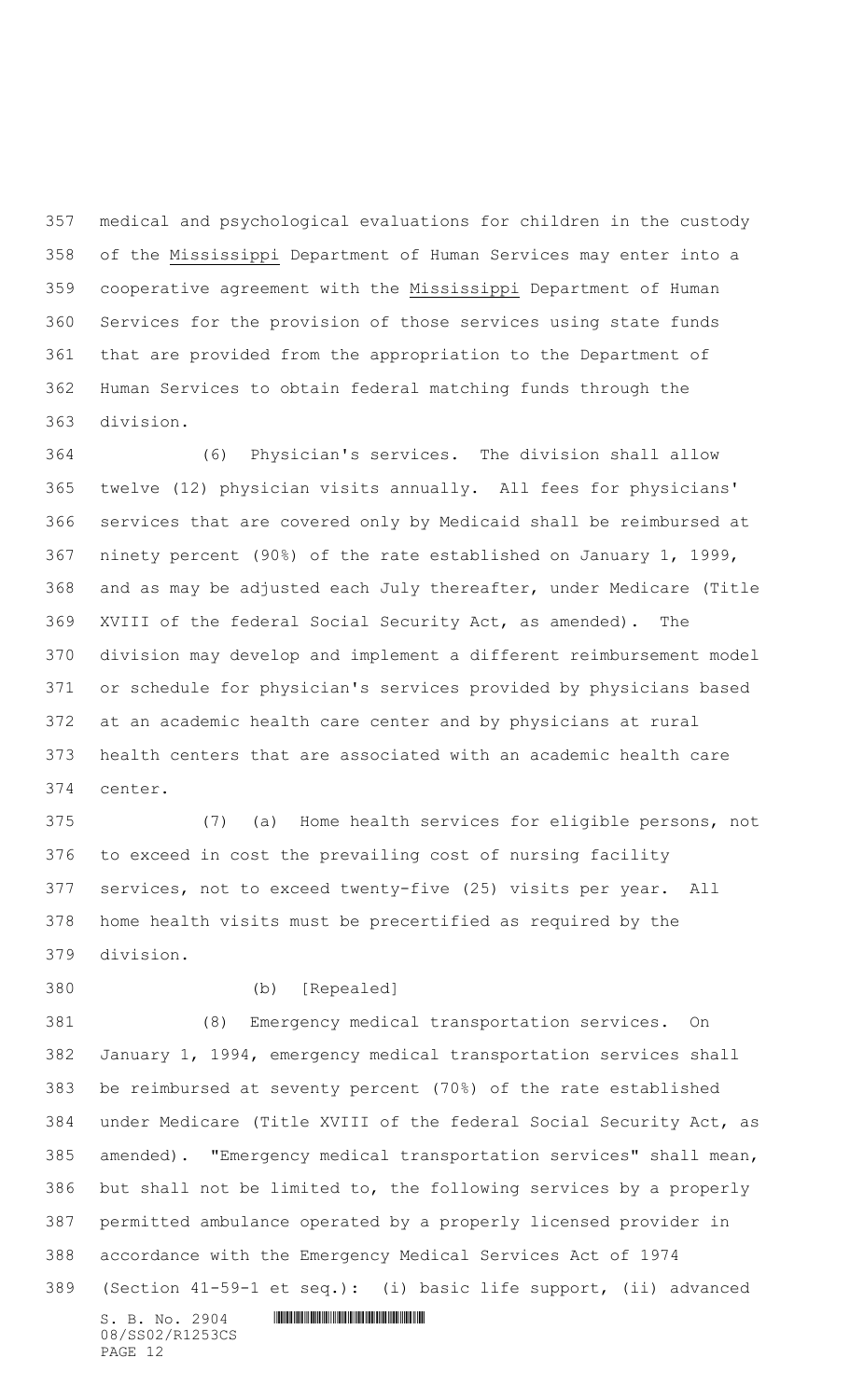life support, (iii) mileage, (iv) oxygen, (v) intravenous fluids, (vi) disposable supplies, (vii) similar services.

 (9) (a) Legend and other drugs as may be determined by the division.

 The division shall establish a mandatory preferred drug list. Drugs not on the mandatory preferred drug list shall be made available by utilizing prior authorization procedures established by the division.

 The division may seek to establish relationships with other states in order to lower acquisition costs of prescription drugs to include single source and innovator multiple source drugs or generic drugs. In addition, if allowed by federal law or regulation, the division may seek to establish relationships with and negotiate with other countries to facilitate the acquisition of prescription drugs to include single source and innovator multiple source drugs or generic drugs, if that will lower the acquisition costs of those prescription drugs.

 The division shall allow for a combination of prescriptions for single source and innovator multiple source drugs and generic drugs to meet the needs of the beneficiaries, not to exceed five (5) prescriptions per month for each noninstitutionalized Medicaid beneficiary, with not more than two (2) of those prescriptions being for single source or innovator multiple source drugs.

 The executive director may approve specific maintenance drugs for beneficiaries with certain medical conditions, which may be prescribed and dispensed in three-month supply increments.

 Drugs prescribed for a resident of a psychiatric residential treatment facility must be provided in true unit doses when available. The division may require that drugs not covered by Medicare Part D for a resident of a long-term care facility be provided in true unit doses when available. Those drugs that were originally billed to the division but are not used by a resident in any of those facilities shall be returned to the billing

08/SS02/R1253CS PAGE 13

 $S.$  B. No. 2904  $\blacksquare$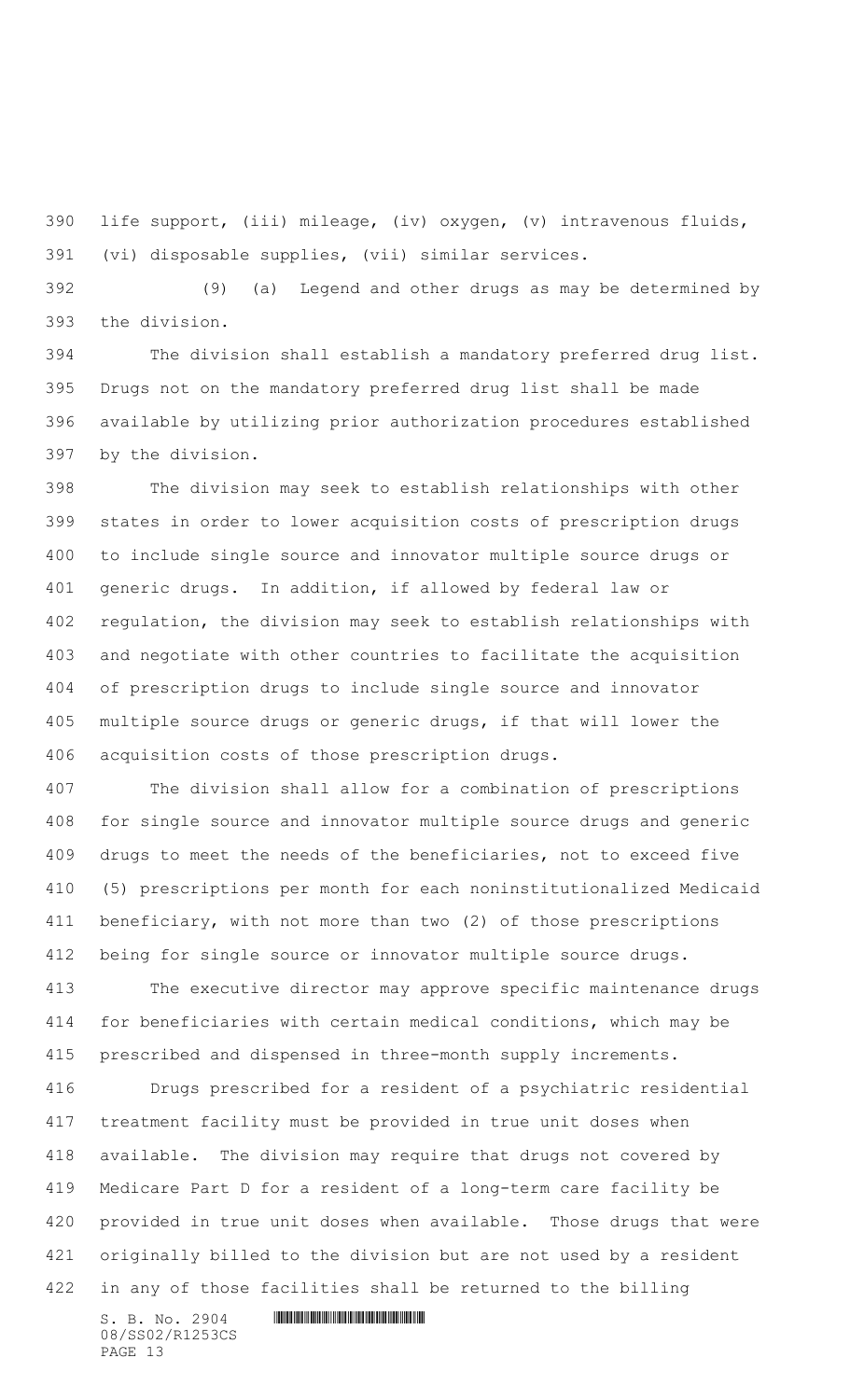pharmacy for credit to the division, in accordance with the guidelines of the State Board of Pharmacy and any requirements of federal law and regulation. Drugs shall be dispensed to a recipient and only one (1) dispensing fee per month may be charged. The division shall develop a methodology for reimbursing for restocked drugs, which shall include a restock fee as determined by the division not exceeding Seven Dollars and Eighty-two Cents (\$7.82).

 The voluntary preferred drug list shall be expanded to function in the interim in order to have a manageable prior authorization system, thereby minimizing disruption of service to beneficiaries.

 Except for those specific maintenance drugs approved by the executive director, the division shall not reimburse for any portion of a prescription that exceeds a thirty-one-day supply of the drug based on the daily dosage.

 The division shall develop and implement a program of payment for additional pharmacist services, with payment to be based on demonstrated savings, but in no case shall the total payment exceed twice the amount of the dispensing fee.

 All claims for drugs for dually eligible Medicare/Medicaid beneficiaries that are paid for by Medicare must be submitted to Medicare for payment before they may be processed by the division's online payment system.

 The division shall develop a pharmacy policy in which drugs in tamper-resistant packaging that are prescribed for a resident of a nursing facility but are not dispensed to the resident shall be returned to the pharmacy and not billed to Medicaid, in accordance with guidelines of the State Board of Pharmacy.

 The division shall develop and implement a method or methods by which the division will provide on a regular basis to Medicaid providers who are authorized to prescribe drugs, information about the costs to the Medicaid program of single source drugs and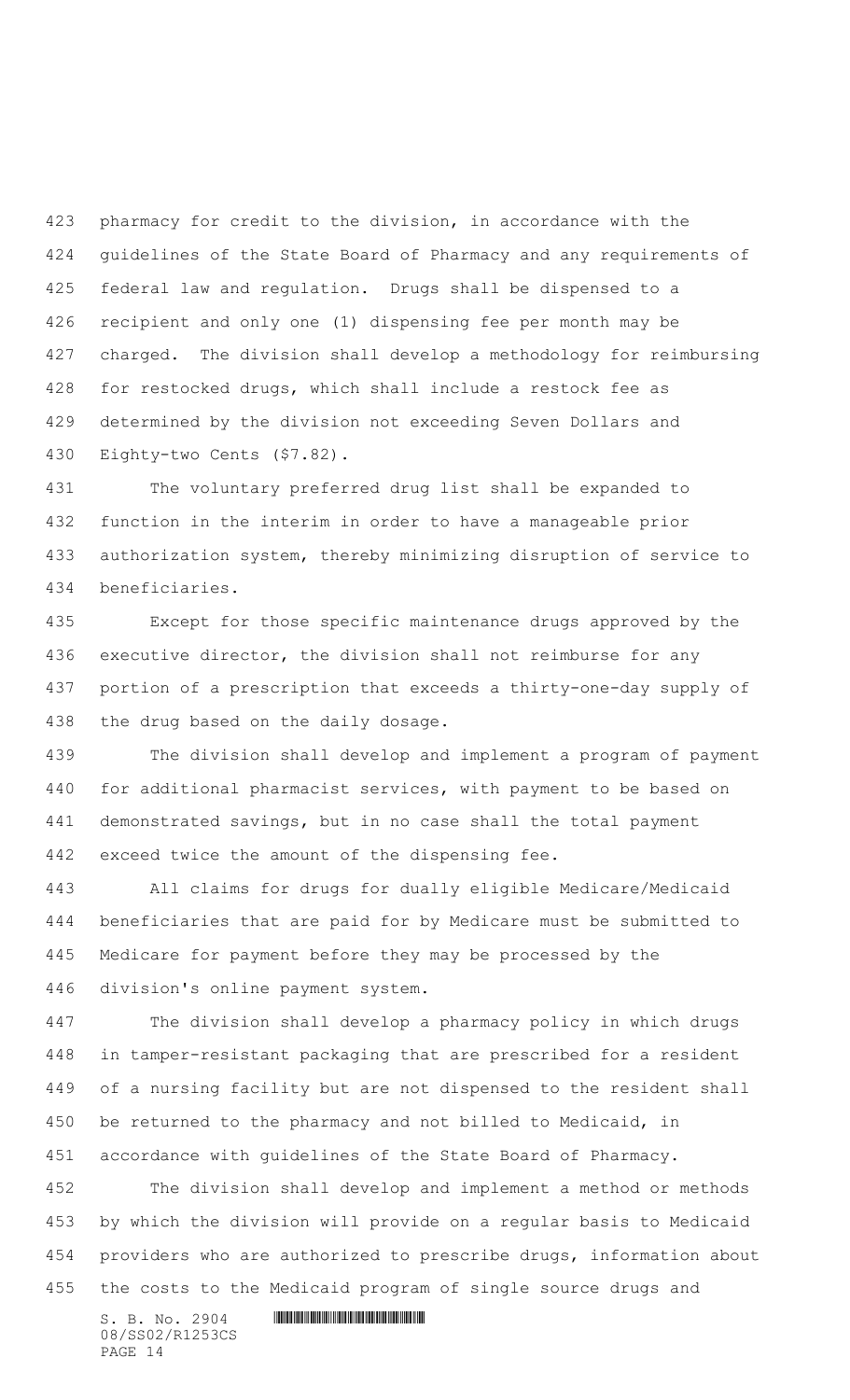innovator multiple source drugs, and information about other drugs that may be prescribed as alternatives to those single source drugs and innovator multiple source drugs and the costs to the Medicaid program of those alternative drugs.

 Notwithstanding any law or regulation, information obtained or maintained by the division regarding the prescription drug program, including trade secrets and manufacturer or labeler pricing, is confidential and not subject to disclosure except to other state agencies.

 (b) Payment by the division for covered multisource drugs shall be limited to the lower of the upper limits established and published by the Centers for Medicare and Medicaid Services (CMS) plus a dispensing fee, or the estimated acquisition cost (EAC) as determined by the division, plus a dispensing fee, or the providers' usual and customary charge to the general public.

 Payment for other covered drugs, other than multisource drugs with CMS upper limits, shall not exceed the lower of the estimated acquisition cost as determined by the division, plus a dispensing fee or the providers' usual and customary charge to the general public.

 Payment for nonlegend or over-the-counter drugs covered by the division shall be reimbursed at the lower of the division's estimated shelf price or the providers' usual and customary charge to the general public.

 The dispensing fee for each new or refill prescription, including nonlegend or over-the-counter drugs covered by the division, shall be not less than Three Dollars and Ninety-one Cents (\$3.91), as determined by the division.

 The division shall not reimburse for single source or innovator multiple source drugs if there are equally effective generic equivalents available and if the generic equivalents are the least expensive.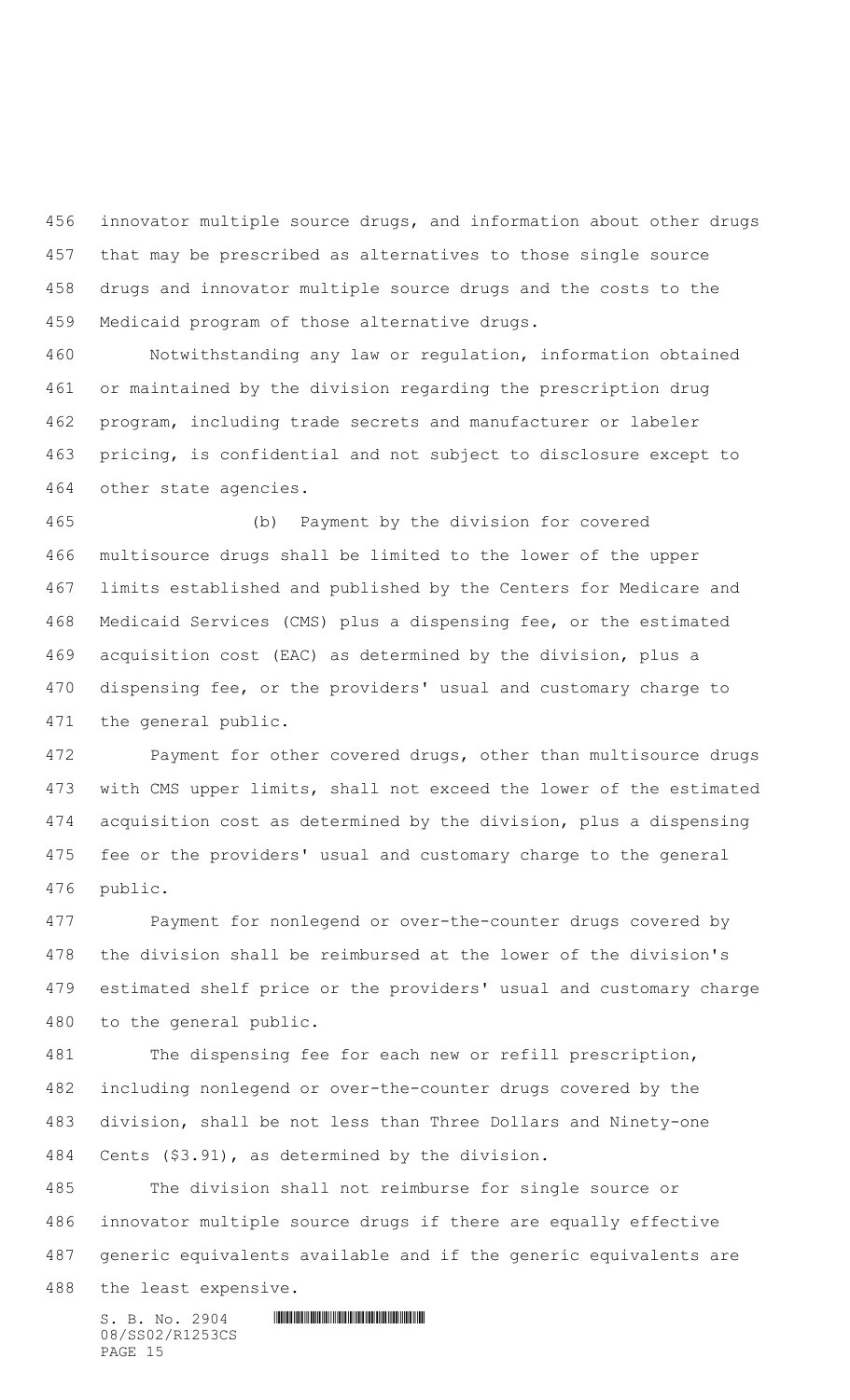It is the intent of the Legislature that the pharmacists providers be reimbursed for the reasonable costs of filling and dispensing prescriptions for Medicaid beneficiaries.

 (10) (a) Dental care that is an adjunct to treatment of an acute medical or surgical condition; services of oral surgeons and dentists in connection with surgery related to the jaw or any structure contiguous to the jaw or the reduction of any fracture of the jaw or any facial bone; and emergency dental extractions and treatment related thereto. On July 1, 2007, fees for dental care and surgery under authority of this paragraph (10) shall be reimbursed as provided in paragraph (b). It is the intent of the Legislature that this rate revision for dental services will be an incentive designed to increase the number of dentists who actively provide Medicaid services. This dental services rate revision shall be known as the "James Russell Dumas Medicaid Dental Incentive Program."

 The division shall annually determine the effect of this incentive by evaluating the number of dentists who are Medicaid providers, the number who and the degree to which they are actively billing Medicaid, the geographic trends of where dentists are offering what types of Medicaid services and other statistics pertinent to the goals of this legislative intent. This data shall be presented to the Chair of the Senate Public Health and Welfare Committee and the Chair of the House Medicaid Committee.

 (b) The Division of Medicaid shall establish a fee schedule, to be effective from and after July 1, 2007, for dental services. The schedule shall provide for a fee for each dental service that is equal to a percentile of normal and customary private provider fees, as defined by the Ingenix Customized Fee Analyzer Report, which percentile shall be determined by the division. The schedule shall be reviewed annually by the division and dental fees shall be adjusted to reflect the percentile determined by the division.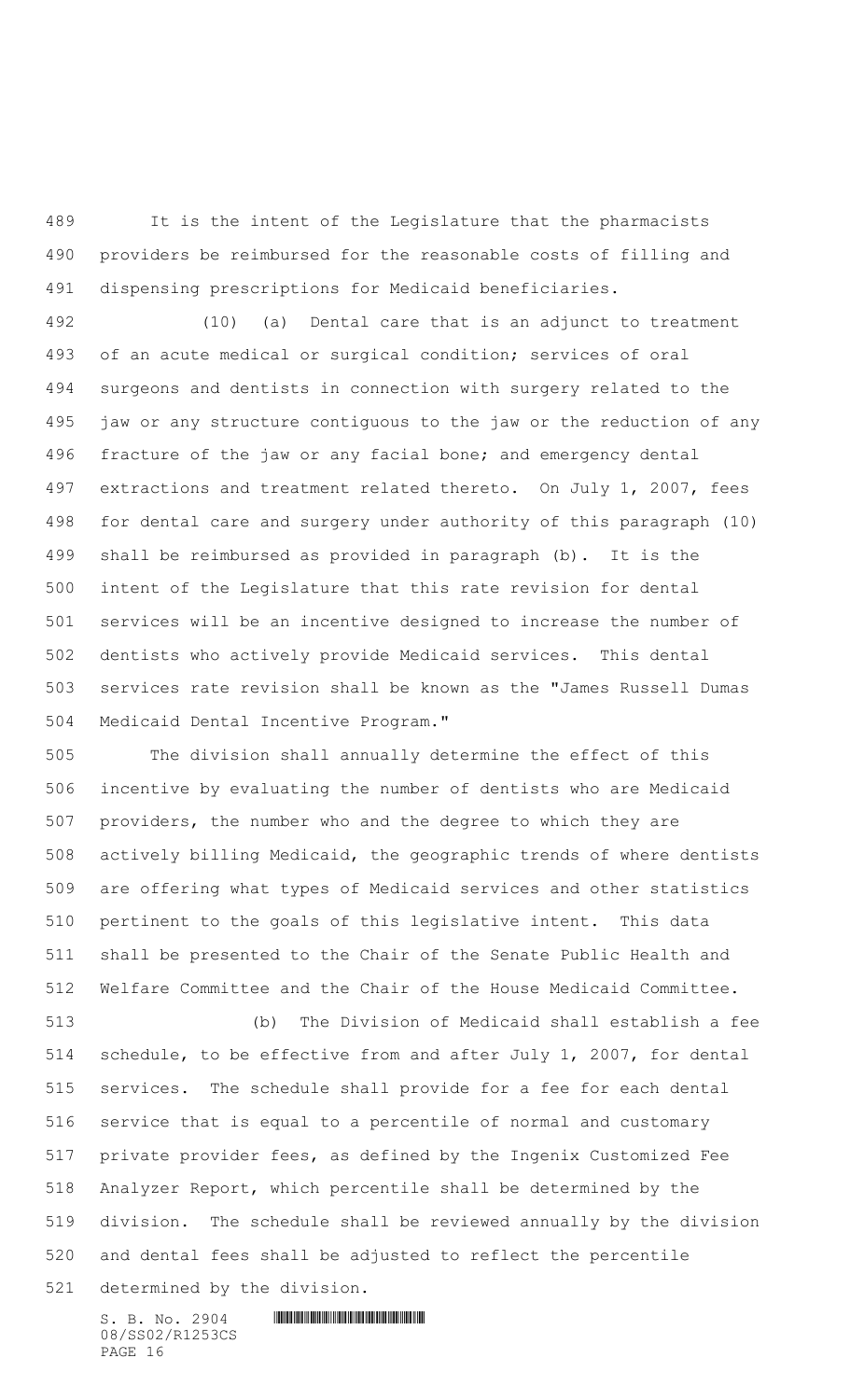(c) For fiscal year 2008, the amount of state funds appropriated for reimbursement for dental care and surgery shall be increased by ten percent (10%) of the amount of state fund expenditures for that purpose for fiscal year 2007. For each of fiscal years 2009 and 2010, the amount of state funds appropriated for reimbursement for dental care and surgery shall be increased by ten percent (10%) of the amount of state fund expenditures for that purpose for the preceding fiscal year.

 (d) The division shall establish an annual benefit limit of Two Thousand Five Hundred Dollars (\$2,500.00) in dental expenditures per Medicaid-eligible recipient; however, a recipient may exceed the annual limit on dental expenditures provided in this paragraph with prior approval of the division.

 (e) The division shall include dental services as a necessary component of overall health services provided to children who are eligible for services.

 (f) This paragraph (10) shall stand repealed on July 1, 2010.

 (11) Eyeglasses for all Medicaid beneficiaries who have (a) had surgery on the eyeball or ocular muscle that results in a vision change for which eyeglasses or a change in eyeglasses is medically indicated within six (6) months of the surgery and is in accordance with policies established by the division, or (b) one (1) pair every five (5) years and in accordance with policies established by the division. In either instance, the eyeglasses must be prescribed by a physician skilled in diseases of the eye or an optometrist, whichever the beneficiary may select.

(12) Intermediate care facility services.

 (a) The division shall make full payment to all intermediate care facilities for the mentally retarded for each day, not exceeding eighty-four (84) days per year, that a patient is absent from the facility on home leave. Payment may be made for the following home leave days in addition to the

08/SS02/R1253CS PAGE 17

 $S. B. No. 2904$  . The set of the set of  $S. B. N_O. 2904$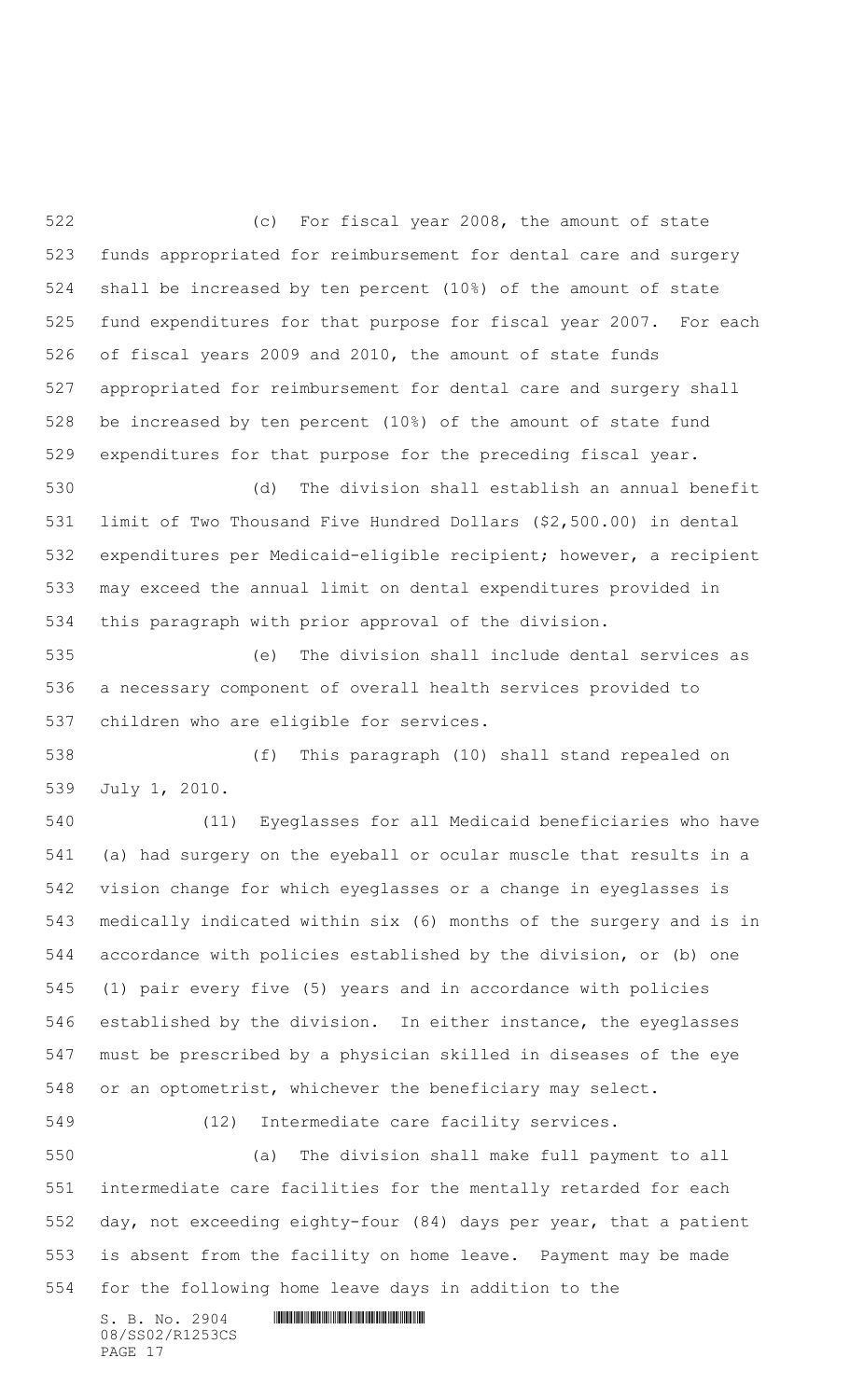eighty-four-day limitation: Christmas, the day before Christmas, the day after Christmas, Thanksgiving, the day before Thanksgiving and the day after Thanksgiving.

 (b) All state-owned intermediate care facilities for the mentally retarded shall be reimbursed on a full reasonable cost basis.

 (13) Family planning services, including drugs, supplies and devices, when those services are under the supervision of a physician or nurse practitioner.

 (14) Clinic services. Such diagnostic, preventive, therapeutic, rehabilitative or palliative services furnished to an outpatient by or under the supervision of a physician or dentist in a facility that is not a part of a hospital but that is organized and operated to provide medical care to outpatients. Clinic services shall include any services reimbursed as outpatient hospital services that may be rendered in such a facility, including those that become so after July 1, 1991. On July 1, 1999, all fees for physicians' services reimbursed under authority of this paragraph (14) shall be reimbursed at ninety percent (90%) of the rate established on January 1, 1999, and as may be adjusted each July thereafter, under Medicare (Title XVIII of the federal Social Security Act, as amended). The division may develop and implement a different reimbursement model or schedule for physician's services provided by physicians based at an academic health care center and by physicians at rural health centers that are associated with an academic health care center.

 (15) Home- and community-based services for the elderly and disabled, as provided under Title XIX of the federal Social Security Act, as amended, under waivers, subject to the availability of funds specifically appropriated for that purpose by the Legislature.

 (16) Mental health services. Approved therapeutic and case management services (a) provided by an approved regional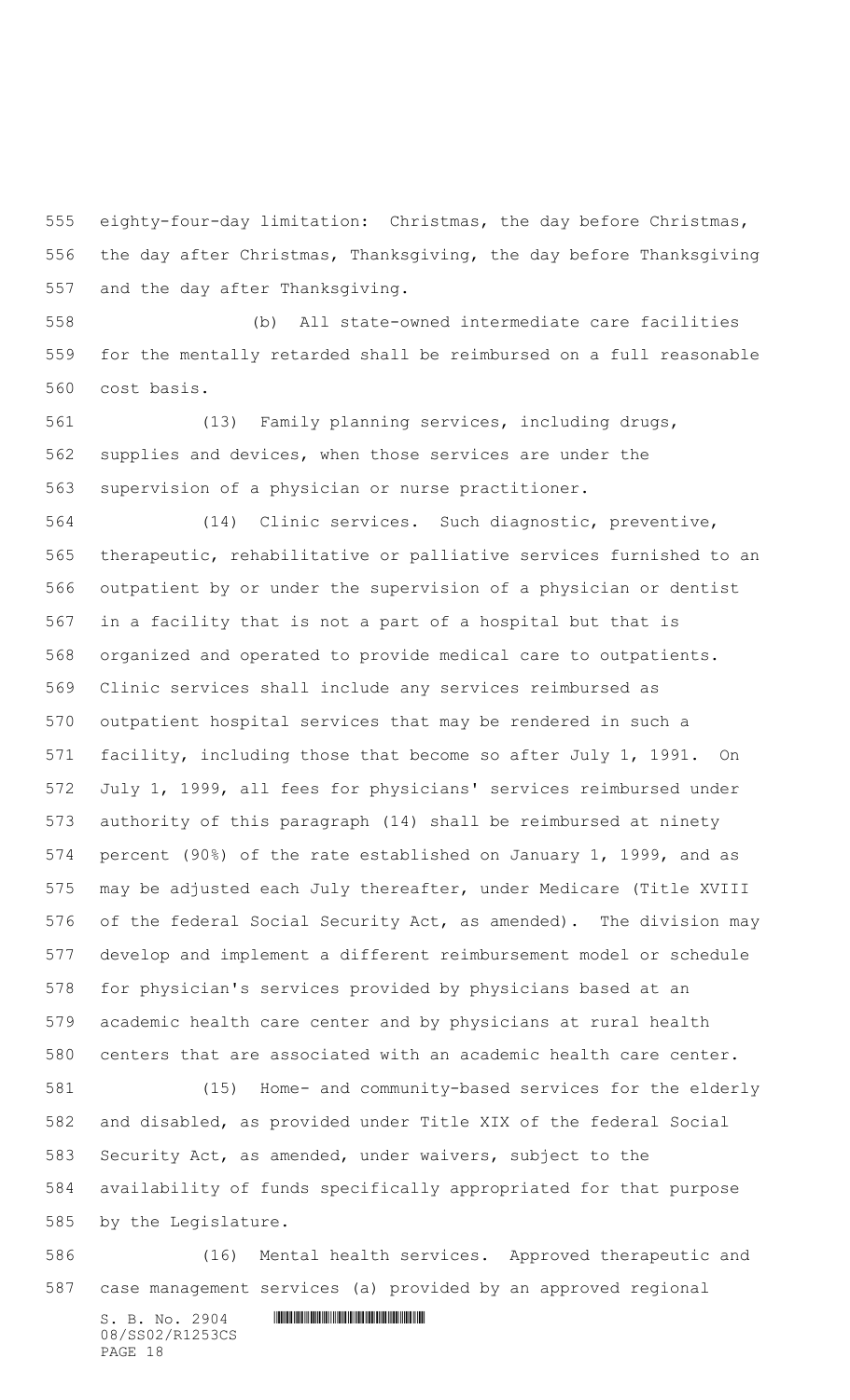mental health/retardation center established under Sections 41-19-31 through 41-19-39, or by another community mental health service provider meeting the requirements of the Department of Mental Health to be an approved mental health/retardation center if determined necessary by the Department of Mental Health, using state funds that are provided from the appropriation to the State Department of Mental Health and/or funds transferred to the department by a political subdivision or instrumentality of the state and used to match federal funds under a cooperative agreement between the division and the department, or (b) provided by a facility that is certified by the State Department of Mental Health to provide therapeutic and case management services, to be reimbursed on a fee for service basis, or (c) provided in the community by a facility or program operated by the Department of Mental Health. Any such services provided by a facility described in subparagraph (b) must have the prior approval of the division to be reimbursable under this section. After June 30, 1997, mental health services provided by regional mental health/retardation centers established under Sections 41-19-31 through 41-19-39, or by hospitals as defined in Section 41-9-3(a) and/or their subsidiaries and divisions, or by psychiatric residential treatment facilities as defined in Section 43-11-1, or by another community mental health service provider meeting the requirements of the Department of Mental Health to be an approved mental health/retardation center if determined necessary by the Department of Mental Health, shall not be included in or provided under any capitated managed care pilot program provided for under paragraph (24) of this section.

 (17) Durable medical equipment services and medical supplies. Precertification of durable medical equipment and medical supplies must be obtained as required by the division. The Division of Medicaid may require durable medical equipment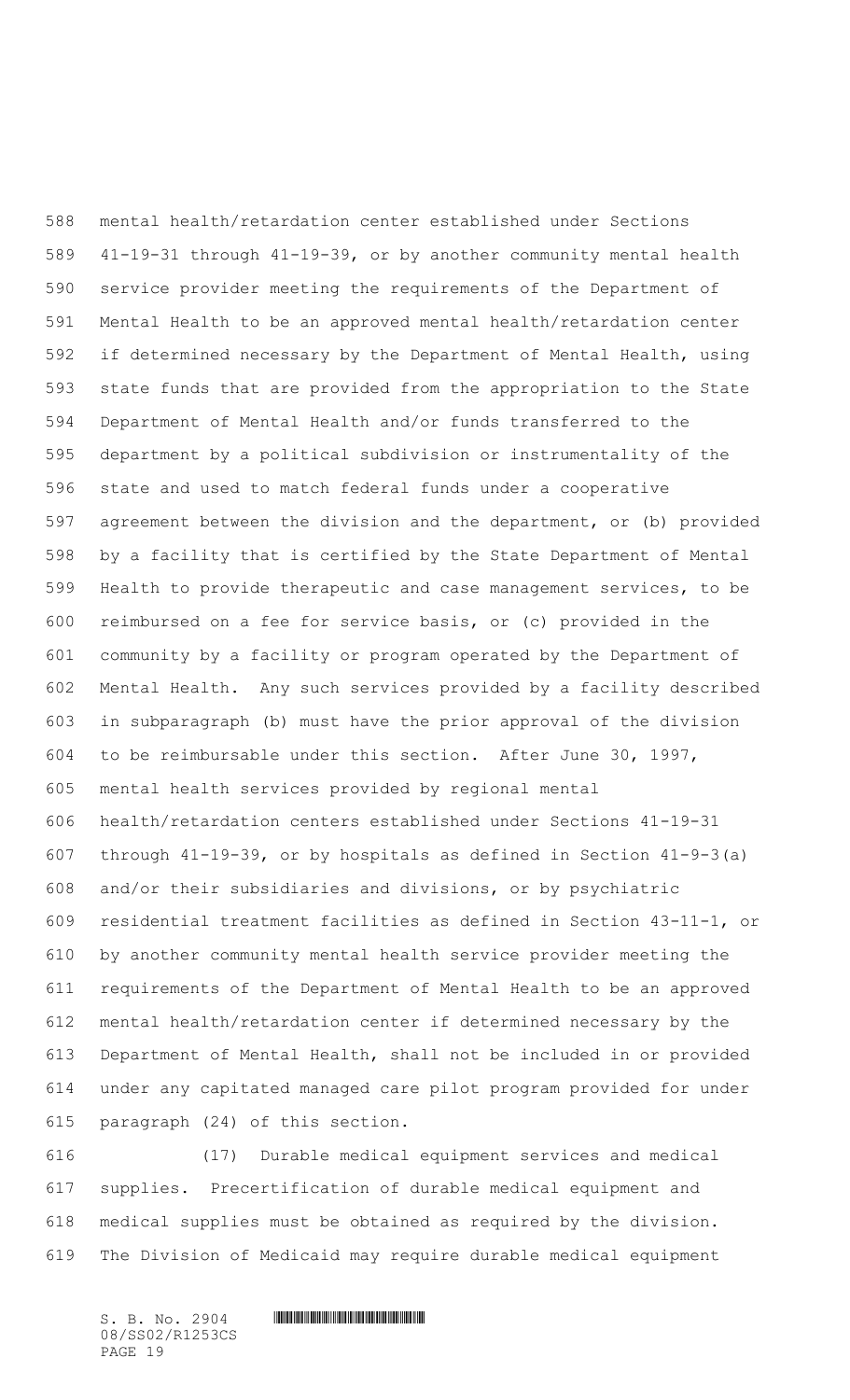providers to obtain a surety bond in the amount and to the specifications as established by the Balanced Budget Act of 1997.

 (18) (a) Notwithstanding any other provision of this section to the contrary, the division shall make additional reimbursement to hospitals that serve a disproportionate share of low-income patients and that meet the federal requirements for those payments as provided in Section 1923 of the federal Social Security Act and any applicable regulations. It is the intent of the Legislature that the division shall draw down all available federal funds allotted to the state for disproportionate share hospitals. However, from and after January 1, 1999, no public hospital shall participate in the Medicaid disproportionate share program unless the public hospital participates in an intergovernmental transfer program as provided in Section 1903 of the federal Social Security Act and any applicable regulations.

 (b) The division shall establish a Medicare Upper Payment Limits Program, as defined in Section 1902(a)(30) of the federal Social Security Act and any applicable federal regulations, for hospitals, and may establish a Medicare Upper Payment Limits Program for nursing facilities. The division shall assess each hospital and, if the program is established for nursing facilities, shall assess each nursing facility, based on Medicaid utilization or other appropriate method consistent with federal regulations. The assessment will remain in effect as long as the state participates in the Medicare Upper Payment Limits Program. The division shall make additional reimbursement to hospitals and, if the program is established for nursing facilities, shall make additional reimbursement to nursing facilities, for the Medicare Upper Payment Limits, as defined in Section 1902(a)(30) of the federal Social Security Act and any applicable federal regulations.

 (19) (a) Perinatal risk management services. The division shall promulgate regulations to be effective from and

 $S.$  B. No. 2904  $\blacksquare$ 08/SS02/R1253CS PAGE 20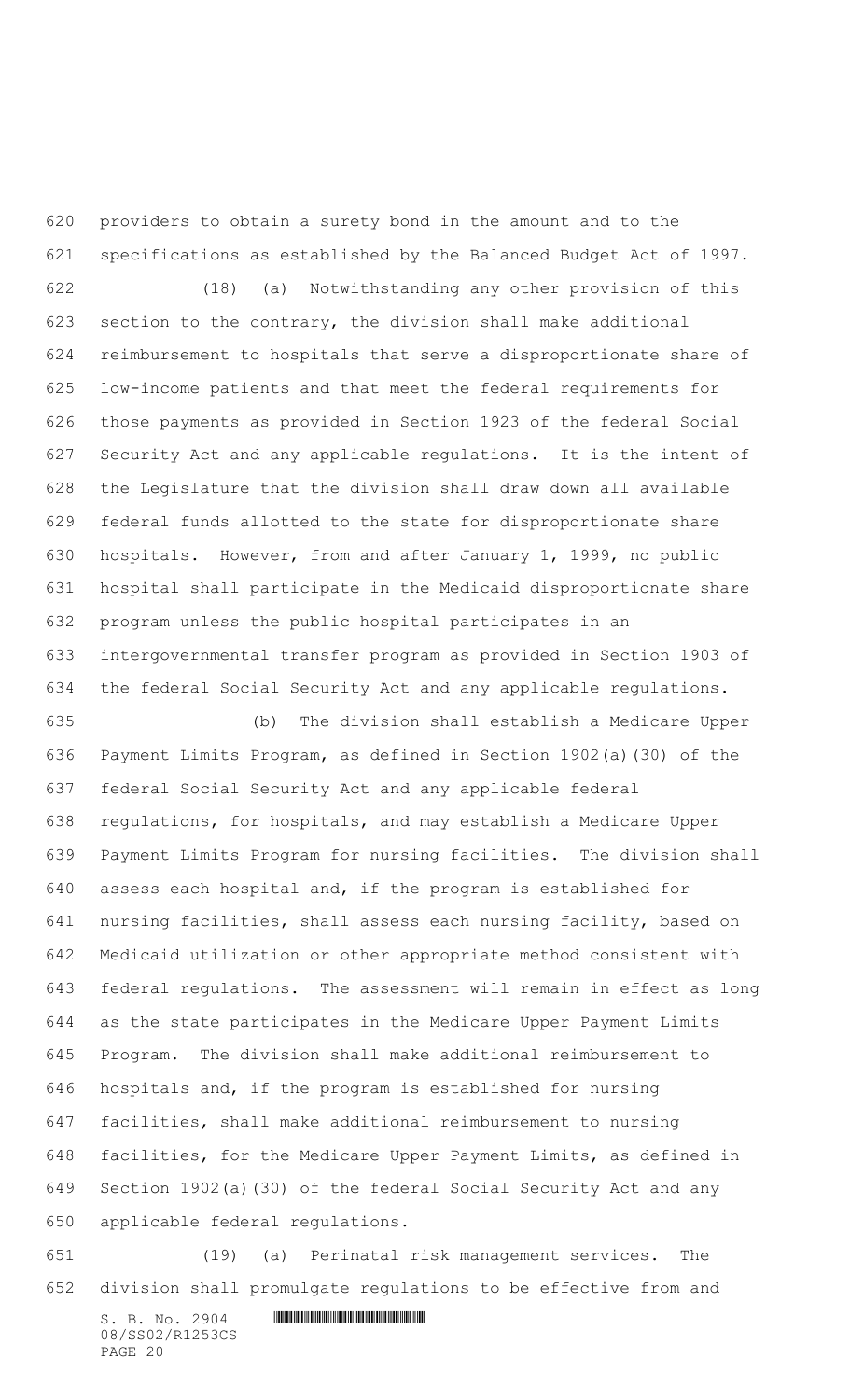after October 1, 1988, to establish a comprehensive perinatal system for risk assessment of all pregnant and infant Medicaid recipients and for management, education and follow-up for those who are determined to be at risk. Services to be performed include case management, nutrition assessment/counseling, psychosocial assessment/counseling and health education.

 (b) Early intervention system services. The division shall cooperate with the State Department of Health, acting as lead agency, in the development and implementation of a statewide system of delivery of early intervention services, under Part C of the Individuals with Disabilities Education Act (IDEA). The State Department of Health shall certify annually in writing to the executive director of the division the dollar amount of state early intervention funds available that will be utilized as a certified match for Medicaid matching funds. Those funds then shall be used to provide expanded targeted case management services for Medicaid eligible children with special needs who are eligible for the state's early intervention system.

 Qualifications for persons providing service coordination shall be determined by the State Department of Health and the Division of Medicaid.

 (20) Home- and community-based services for physically disabled approved services as allowed by a waiver from the United States Department of Health and Human Services for home- and community-based services for physically disabled people using state funds that are provided from the appropriation to the State Department of Rehabilitation Services and used to match federal funds under a cooperative agreement between the division and the department, provided that funds for these services are specifically appropriated to the Department of Rehabilitation Services.

 (21) Nurse practitioner services. Services furnished by a registered nurse who is licensed and certified by the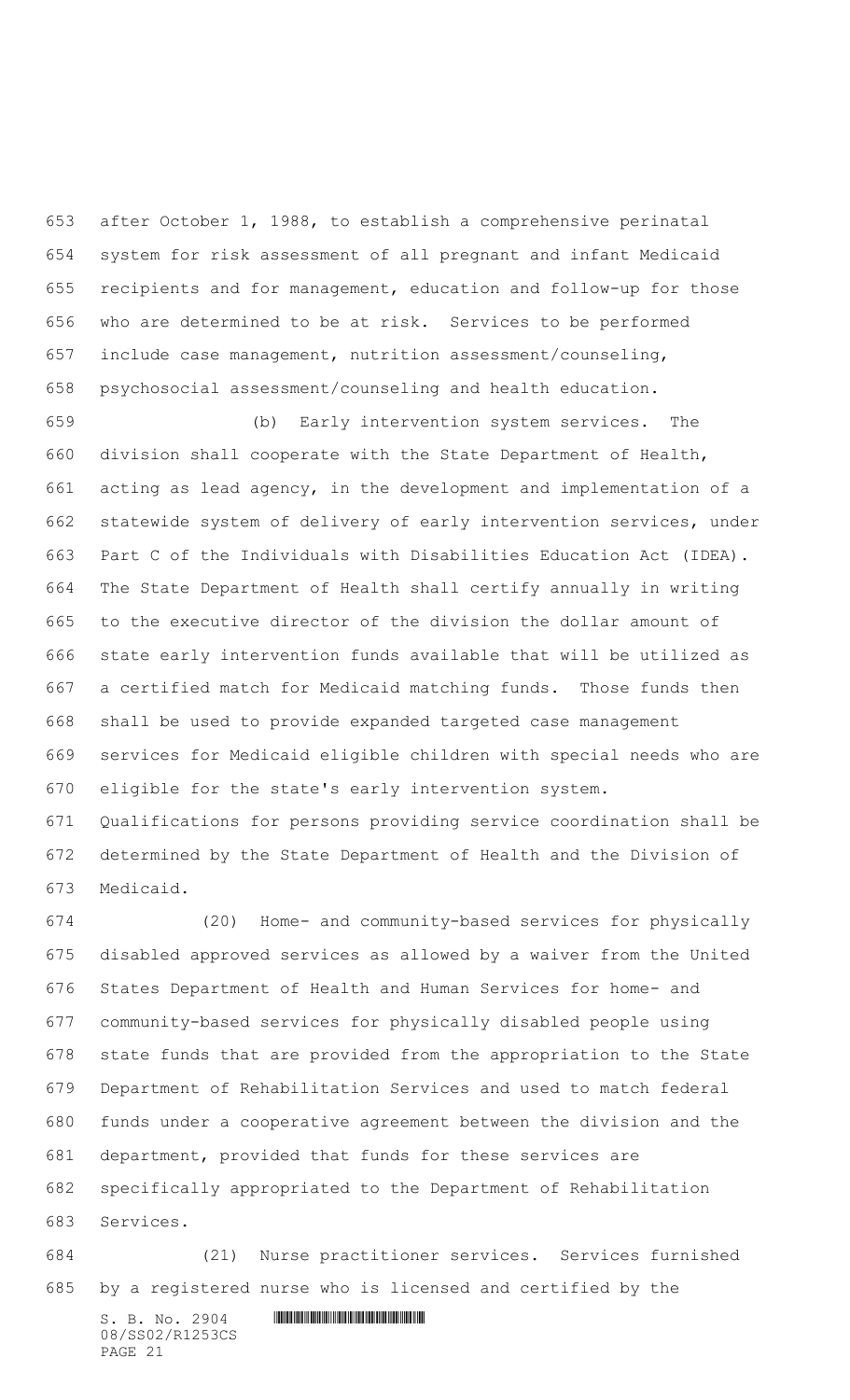Mississippi Board of Nursing as a nurse practitioner, including, but not limited to, nurse anesthetists, nurse midwives, family nurse practitioners, family planning nurse practitioners, pediatric nurse practitioners, obstetrics-gynecology nurse practitioners and neonatal nurse practitioners, under regulations adopted by the division. Reimbursement for those services shall not exceed ninety percent (90%) of the reimbursement rate for comparable services rendered by a physician.

 (22) Ambulatory services delivered in federally qualified health centers, rural health centers and clinics of the local health departments of the State Department of Health for individuals eligible for Medicaid under this article based on reasonable costs as determined by the division.

 (23) Inpatient psychiatric services. Inpatient psychiatric services to be determined by the division for recipients under age twenty-one (21) that are provided under the direction of a physician in an inpatient program in a licensed acute care psychiatric facility or in a licensed psychiatric residential treatment facility, before the recipient reaches age twenty-one (21) or, if the recipient was receiving the services immediately before he or she reached age twenty-one (21), before the earlier of the date he or she no longer requires the services or the date he or she reaches age twenty-two (22), as provided by federal regulations. Precertification of inpatient days and residential treatment days must be obtained as required by the division.

```
712 (24) [Deleted]
```

```
713 (25) [Deleted]
```
 (26) Hospice care. As used in this paragraph, the term "hospice care" means a coordinated program of active professional medical attention within the home and outpatient and inpatient 717 care that treats the terminally ill patient and family as a unit, employing a medically directed interdisciplinary team. The

08/SS02/R1253CS PAGE 22

```
S. B. No. 2904 . The set of the set of S. B. N_O. 2904
```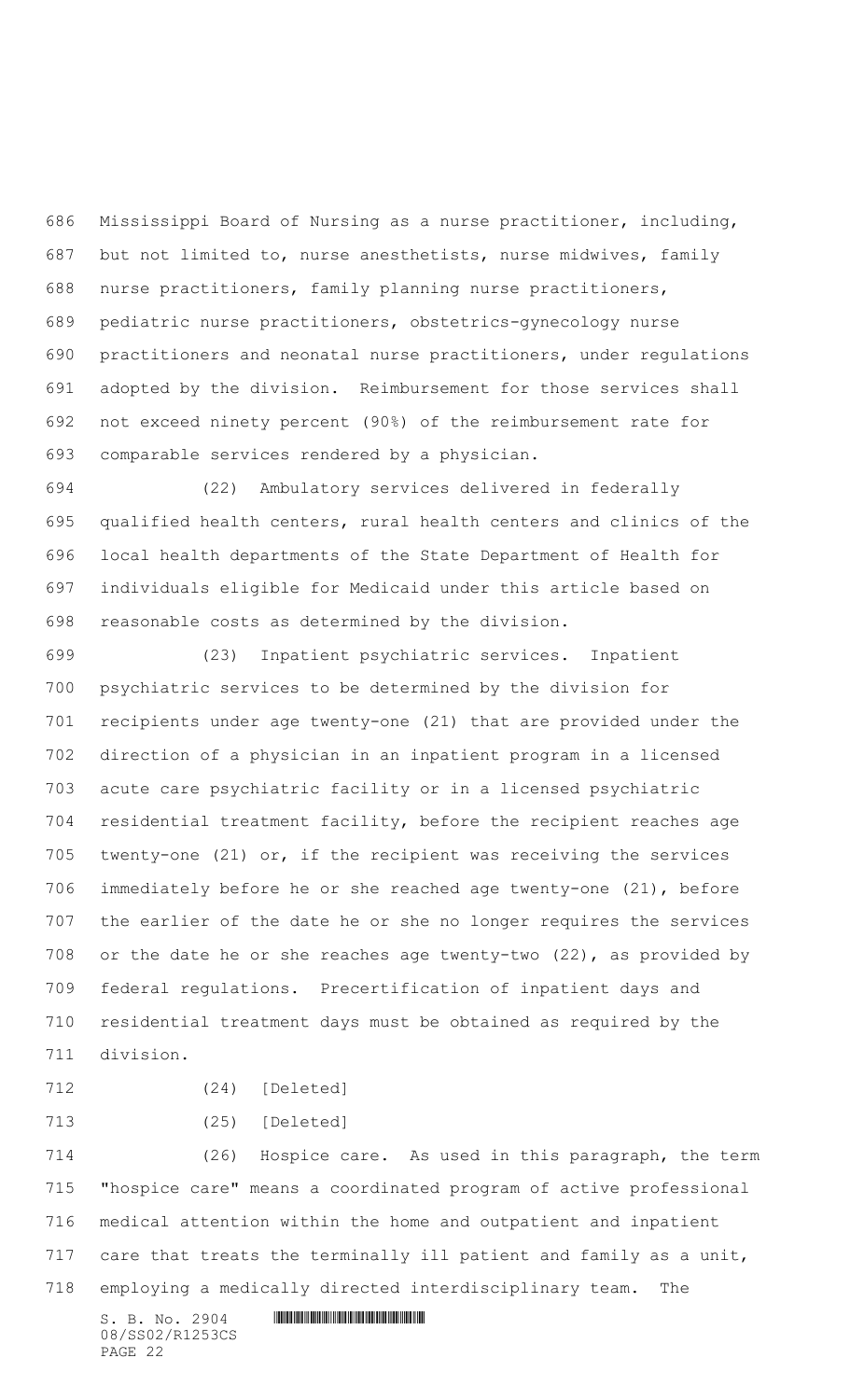program provides relief of severe pain or other physical symptoms and supportive care to meet the special needs arising out of physical, psychological, spiritual, social and economic stresses that are experienced during the final stages of illness and during dying and bereavement and meets the Medicare requirements for participation as a hospice as provided in federal regulations.

 (27) Group health plan premiums and cost sharing if it is cost effective as defined by the United States Secretary of Health and Human Services.

 (28) Other health insurance premiums that are cost effective as defined by the United States Secretary of Health and Human Services. Medicare eligible must have Medicare Part B before other insurance premiums can be paid.

 (29) The Division of Medicaid may apply for a waiver from the United States Department of Health and Human Services for home- and community-based services for developmentally disabled people using state funds that are provided from the appropriation to the State Department of Mental Health and/or funds transferred to the department by a political subdivision or instrumentality of the state and used to match federal funds under a cooperative agreement between the division and the department, provided that funds for these services are specifically appropriated to the Department of Mental Health and/or transferred to the department by a political subdivision or instrumentality of the state.

 (30) Pediatric skilled nursing services for eligible persons under twenty-one (21) years of age.

 (31) Targeted case management services for children with special needs, under waivers from the United States Department of Health and Human Services, using state funds that are provided from the appropriation to the Mississippi Department of Human Services and used to match federal funds under a cooperative agreement between the division and the department.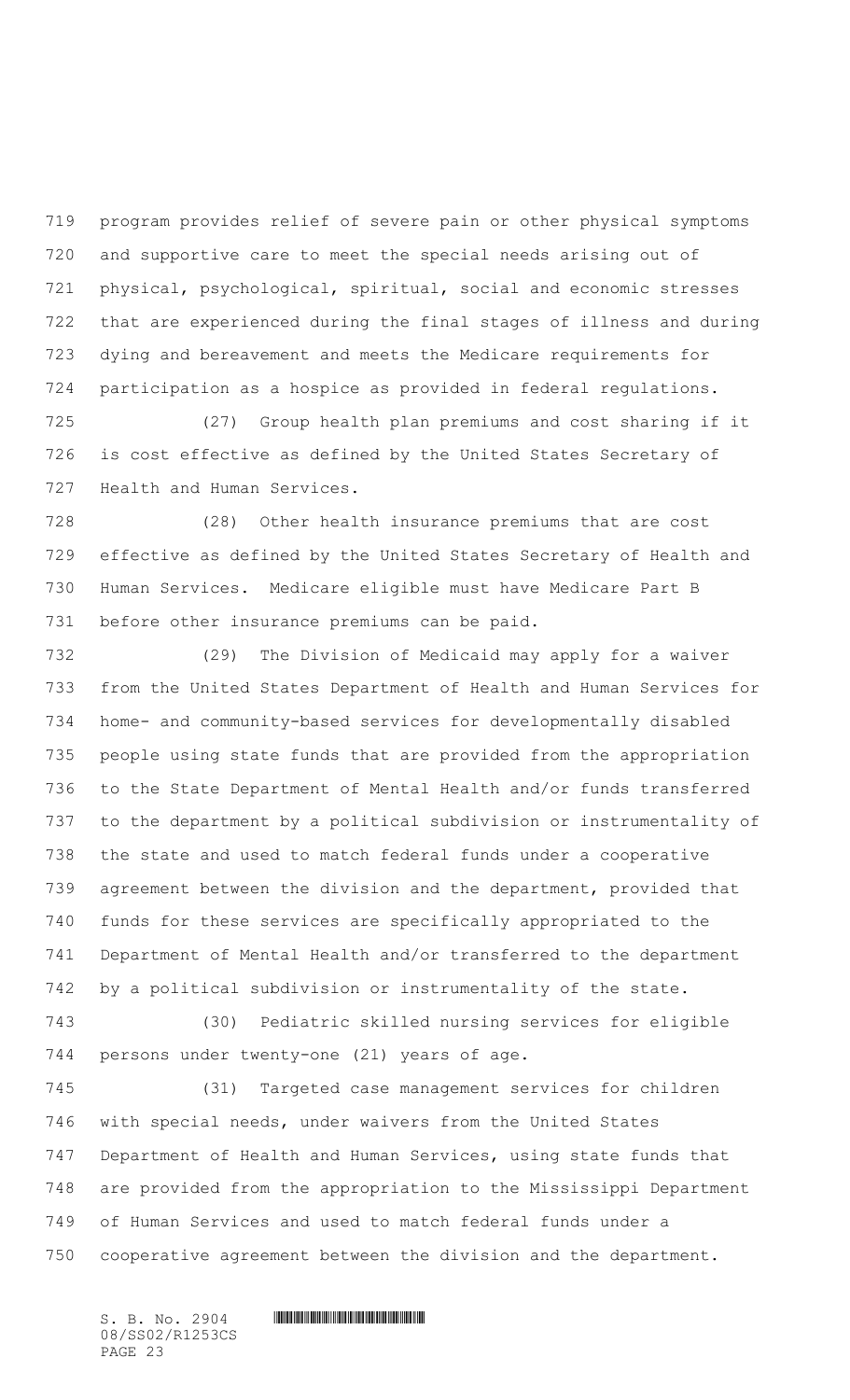(32) Care and services provided in Christian Science Sanatoria listed and certified by the Commission for Accreditation of Christian Science Nursing Organizations/Facilities, Inc., rendered in connection with treatment by prayer or spiritual means to the extent that those services are subject to reimbursement under Section 1903 of the federal Social Security Act.

(33) Podiatrist services.

 (34) Assisted living services as provided through home- and community-based services under Title XIX of the federal Social Security Act, as amended, subject to the availability of funds specifically appropriated for that purpose by the Legislature.

 (35) Services and activities authorized in Sections 43-27-101 and 43-27-103, using state funds that are provided from the appropriation to the Mississippi Department of Human Services and used to match federal funds under a cooperative agreement between the division and the department.

 (36) Nonemergency transportation services for Medicaid-eligible persons, to be provided by the Division of Medicaid. The division may contract with additional entities to administer nonemergency transportation services as it deems necessary. All providers shall have a valid driver's license, vehicle inspection sticker, valid vehicle license tags and a standard liability insurance policy covering the vehicle. The division may pay providers a flat fee based on mileage tiers, or in the alternative, may reimburse on actual miles traveled. The division may apply to the Center for Medicare and Medicaid Services (CMS) for a waiver to draw federal matching funds for nonemergency transportation services as a covered service instead of an administrative cost. The PEER Committee shall conduct a performance evaluation of the nonemergency transportation program to evaluate the administration of the program and the providers of transportation services to determine the most cost effective ways of providing nonemergency transportation services to the patients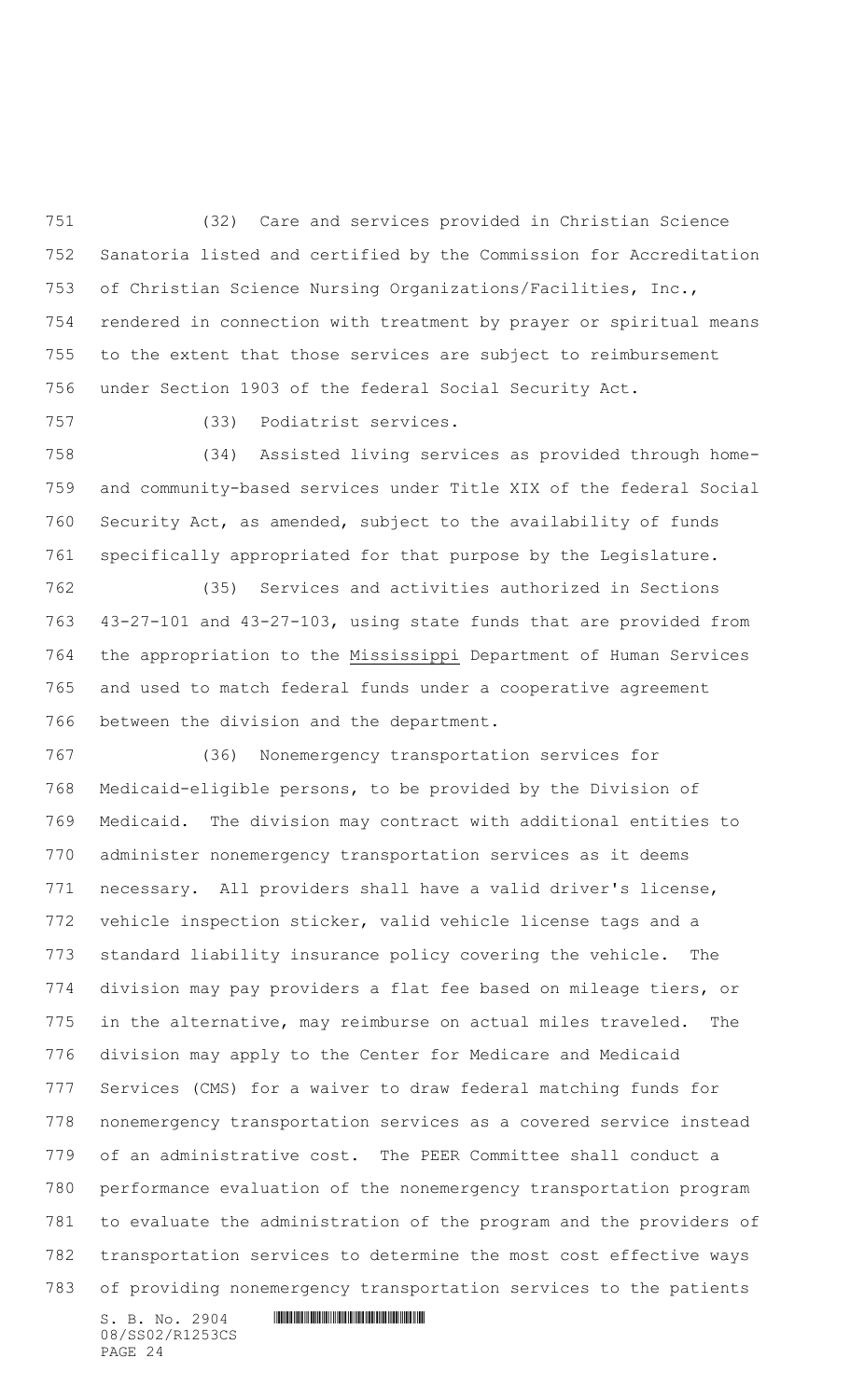served under the program. The performance evaluation shall be completed and provided to the members of the Senate Public Health and Welfare Committee and the House Medicaid Committee not later than January 15, 2008.

(37) [Deleted]

 (38) Chiropractic services. A chiropractor's manual manipulation of the spine to correct a subluxation, if x-ray demonstrates that a subluxation exists and if the subluxation has resulted in a neuromusculoskeletal condition for which manipulation is appropriate treatment, and related spinal x-rays performed to document these conditions. Reimbursement for chiropractic services shall not exceed Seven Hundred Dollars (\$700.00) per year per beneficiary.

 (39) Dually eligible Medicare/Medicaid beneficiaries. The division shall pay the Medicare deductible and coinsurance amounts for services available under Medicare, as determined by the division.

(40) [Deleted]

 (41) Services provided by the State Department of Rehabilitation Services for the care and rehabilitation of persons with spinal cord injuries or traumatic brain injuries, as allowed under waivers from the United States Department of Health and Human Services, using up to seventy-five percent (75%) of the funds that are appropriated to the Department of Rehabilitation Services from the Spinal Cord and Head Injury Trust Fund established under Section 37-33-261 and used to match federal funds under a cooperative agreement between the division and the department.

 (42) Notwithstanding any other provision in this article to the contrary, the division may develop a population health management program for women and children health services through the age of one (1) year. This program is primarily for obstetrical care associated with low birth weight and pre-term

08/SS02/R1253CS PAGE 25

 $S. B. No. 2904$  . The set of the set of  $S. B. N_O. 2904$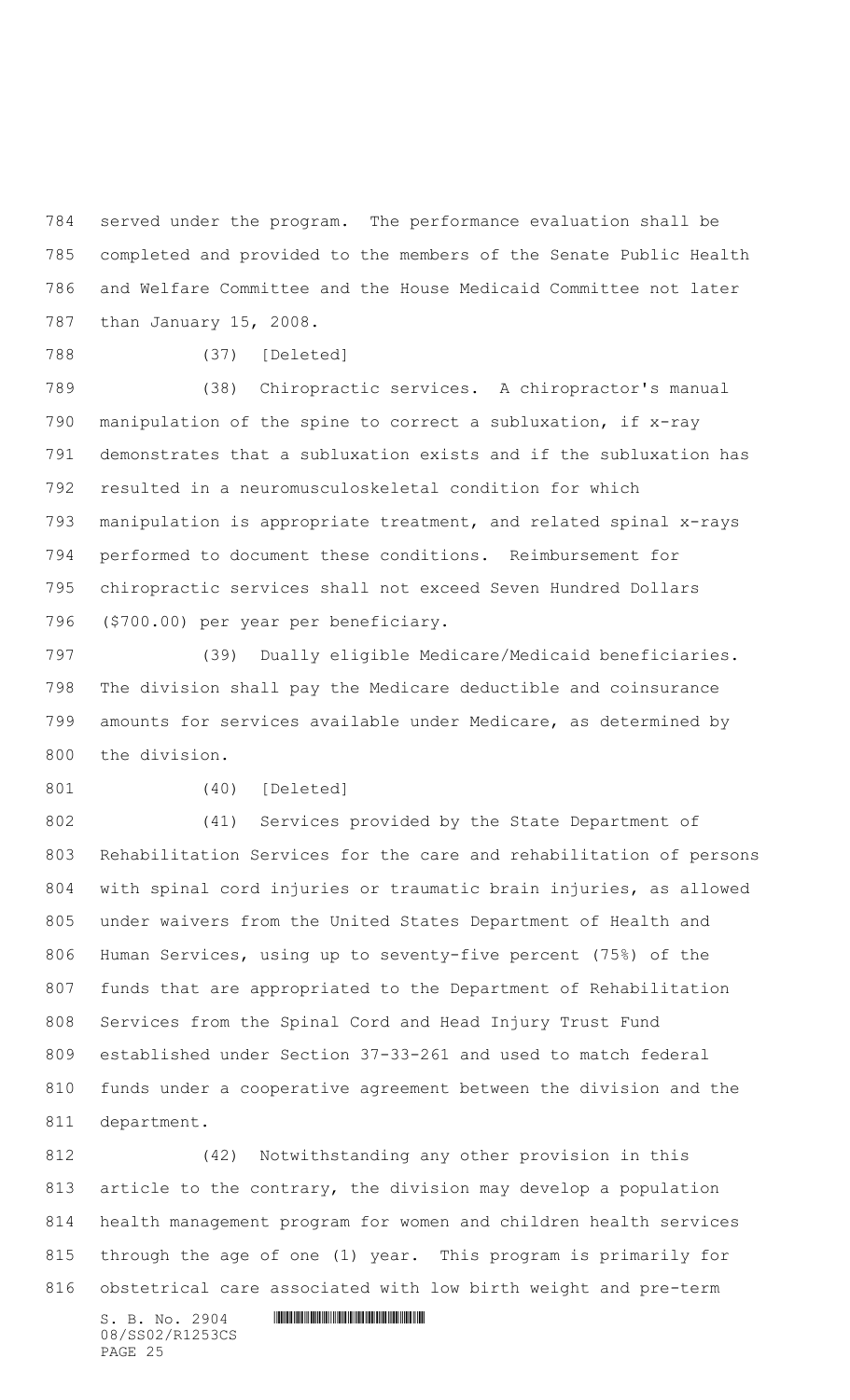babies. The division may apply to the federal Centers for Medicare and Medicaid Services (CMS) for a Section 1115 waiver or any other waivers that may enhance the program. In order to effect cost savings, the division may develop a revised payment 821 methodology that may include at-risk capitated payments, and may require member participation in accordance with the terms and conditions of an approved federal waiver.

824 (43) The division shall provide reimbursement, according to a payment schedule developed by the division, for smoking cessation medications for pregnant women during their pregnancy and other Medicaid-eligible women who are of child-bearing age.

 (44) Nursing facility services for the severely disabled.

 (a) Severe disabilities include, but are not limited to, spinal cord injuries, closed head injuries and ventilator dependent patients.

 (b) Those services must be provided in a long-term care nursing facility dedicated to the care and treatment of persons with severe disabilities, and shall be reimbursed as a separate category of nursing facilities.

 (45) Physician assistant services. Services furnished by a physician assistant who is licensed by the State Board of Medical Licensure and is practicing with physician supervision 841 under regulations adopted by the board, under regulations adopted by the division. Reimbursement for those services shall not exceed ninety percent (90%) of the reimbursement rate for comparable services rendered by a physician.

 (46) The division shall make application to the federal Centers for Medicare and Medicaid Services (CMS) for a waiver to develop and provide services for children with serious emotional disturbances as defined in Section 43-14-1(1), which may include home- and community-based services, case management services or

08/SS02/R1253CS PAGE 26

 $S. B. No. 2904$  . The set of the set of  $S. B. N_O. 2904$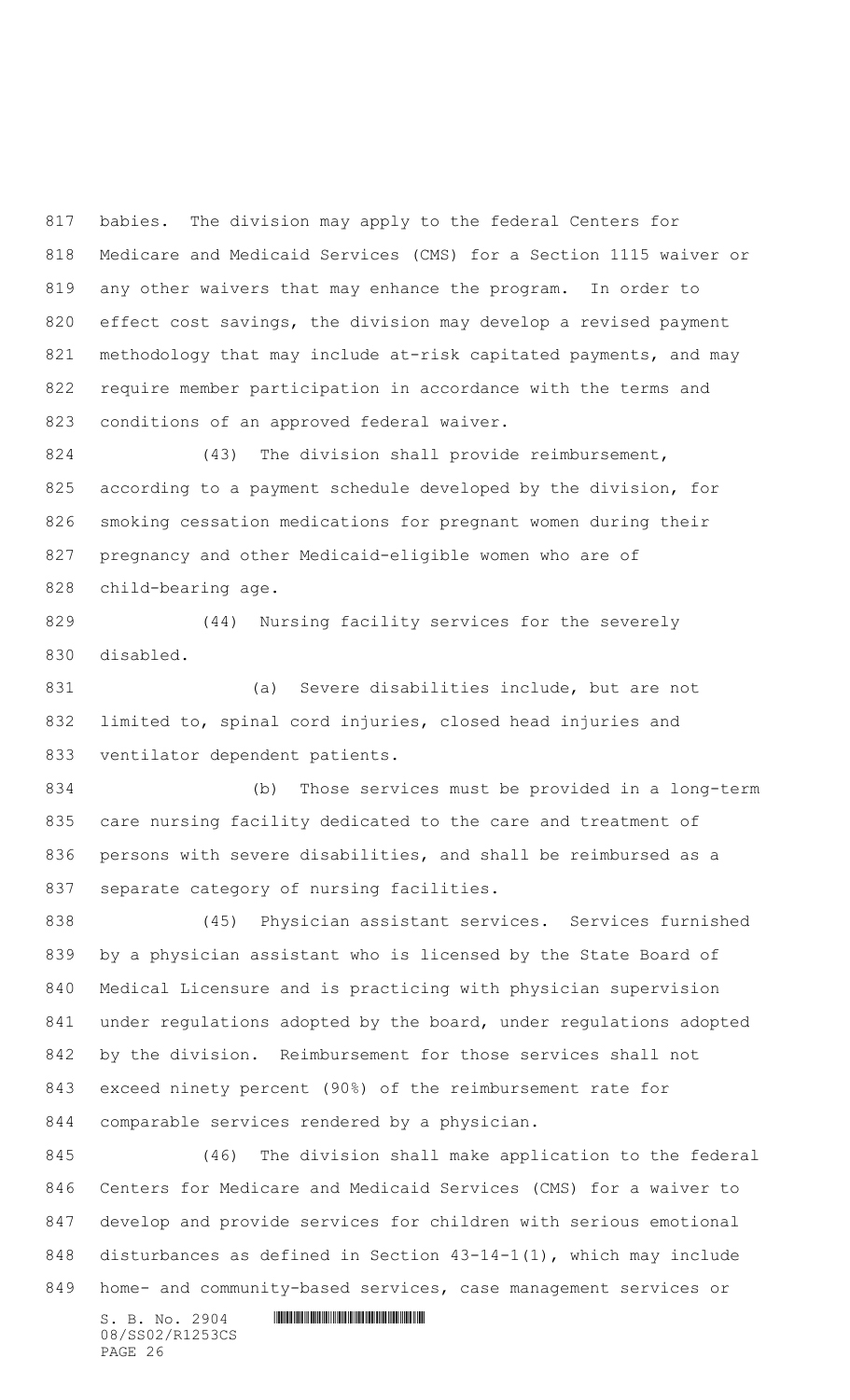managed care services through mental health providers certified by the Department of Mental Health. The division may implement and provide services under this waivered program only if funds for these services are specifically appropriated for this purpose by the Legislature, or if funds are voluntarily provided by affected agencies.

 (47) (a) Notwithstanding any other provision in this article to the contrary, the division may develop and implement disease management programs for individuals with high-cost chronic diseases and conditions, including the use of grants, waivers, demonstrations or other projects as necessary.

 (b) Participation in any disease management program implemented under this paragraph (47) is optional with the individual. An individual must affirmatively elect to participate in the disease management program in order to participate, and may elect to discontinue participation in the program at any time. (48) Pediatric long-term acute care hospital services.

 (a) Pediatric long-term acute care hospital services means services provided to eligible persons under twenty-one (21) years of age by a freestanding Medicare-certified hospital that has an average length of inpatient stay greater than twenty-five (25) days and that is primarily engaged in providing chronic or long-term medical care to persons under twenty-one (21) years of age.

 (b) The services under this paragraph (48) shall be reimbursed as a separate category of hospital services.

 (49) The division shall establish copayments and/or coinsurance for all Medicaid services for which copayments and/or coinsurance are allowable under federal law or regulation, and shall set the amount of the copayment and/or coinsurance for each of those services at the maximum amount allowable under federal law or regulation.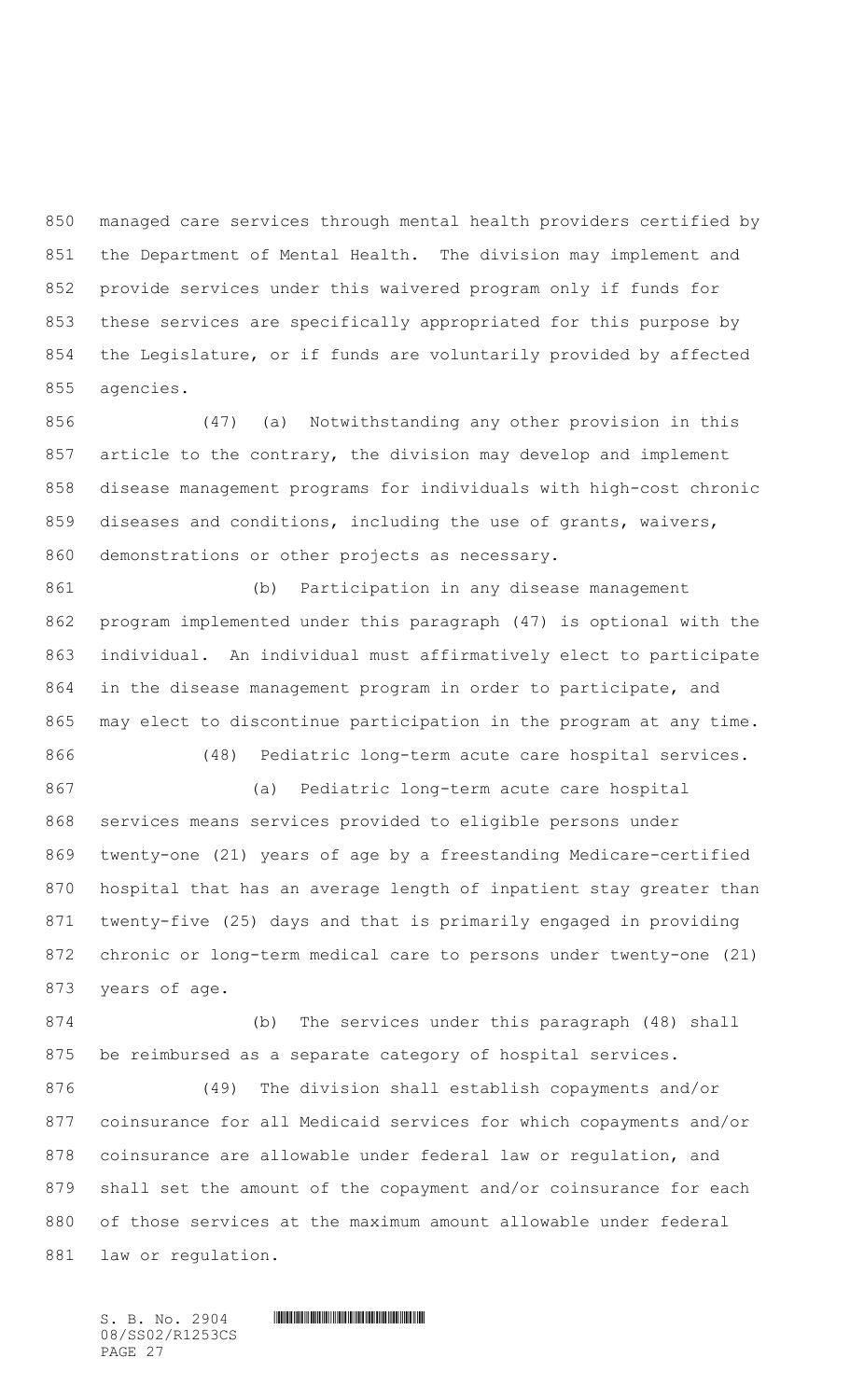(50) Services provided by the State Department of Rehabilitation Services for the care and rehabilitation of persons who are deaf and blind, as allowed under waivers from the United States Department of Health and Human Services to provide home- and community-based services using state funds that are provided from the appropriation to the State Department of Rehabilitation Services or if funds are voluntarily provided by another agency.

 (51) Upon determination of Medicaid eligibility and in association with annual redetermination of Medicaid eligibility, beneficiaries shall be encouraged to undertake a physical examination that will establish a base-line level of health and identification of a usual and customary source of care (a medical home) to aid utilization of disease management tools. This physical examination and utilization of these disease management tools shall be consistent with current United States Preventive Services Task Force or other recognized authority recommendations. For persons who are determined ineligible for Medicaid, the division will provide information and direction for accessing medical care and services in the area of their residence.

901 (52) Notwithstanding any provisions of this article, the division may pay enhanced reimbursement fees related to trauma care, as determined by the division in conjunction with the State Department of Health, using funds appropriated to the State Department of Health for trauma care and services and used to match federal funds under a cooperative agreement between the division and the State Department of Health. The division, in 908 conjunction with the State Department of Health, may use grants, waivers, demonstrations, or other projects as necessary in the development and implementation of this reimbursement program.

 (53) Targeted case management services for high-cost beneficiaries shall be developed by the division for all services under this section.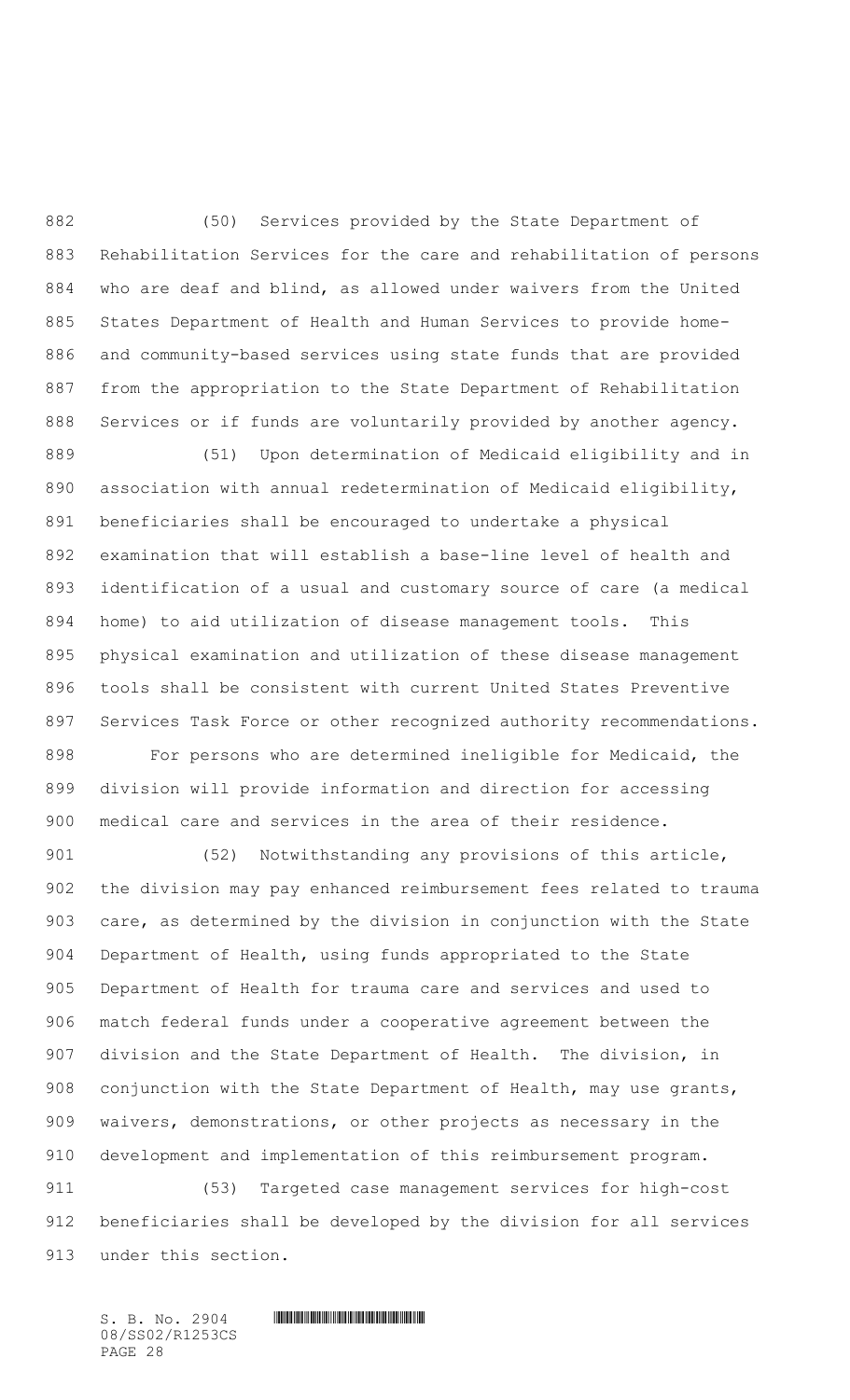(54) Adult foster care services pilot program. Social and protective services on a pilot program basis in an approved foster care facility for vulnerable adults who would otherwise need care in a long-term care facility, to be implemented in an 918 area of the state with the greatest need for such program, under the Medicaid Waivers for the Elderly and Disabled program or an 920 assisted living waiver. The division may use grants, waivers, demonstrations or other projects as necessary in the development and implementation of this adult foster care services pilot program.

 (55) Therapy services. The plan of care for therapy services may be developed to cover a period of treatment for up to six (6) months, but in no event shall the plan of care exceed a six-month period of treatment. The projected period of treatment must be indicated on the initial plan of care and must be updated with each subsequent revised plan of care. Based on medical necessity, the division shall approve certification periods for less than or up to six (6) months, but in no event shall the certification period exceed the period of treatment indicated on 933 the plan of care. The appeal process for any reduction in therapy services shall be consistent with the appeal process in federal regulations.

 Notwithstanding any other provision of this article to the contrary, the division shall reduce the rate of reimbursement to providers for any service provided under this section by five 939 percent (5%) of the allowed amount for that service. However, the reduction in the reimbursement rates required by this paragraph shall not apply to inpatient hospital services, nursing facility services, intermediate care facility services, psychiatric residential treatment facility services, pharmacy services provided under paragraph (9) of this section, or any service provided by the University of Mississippi Medical Center or a state agency, a state facility or a public agency that either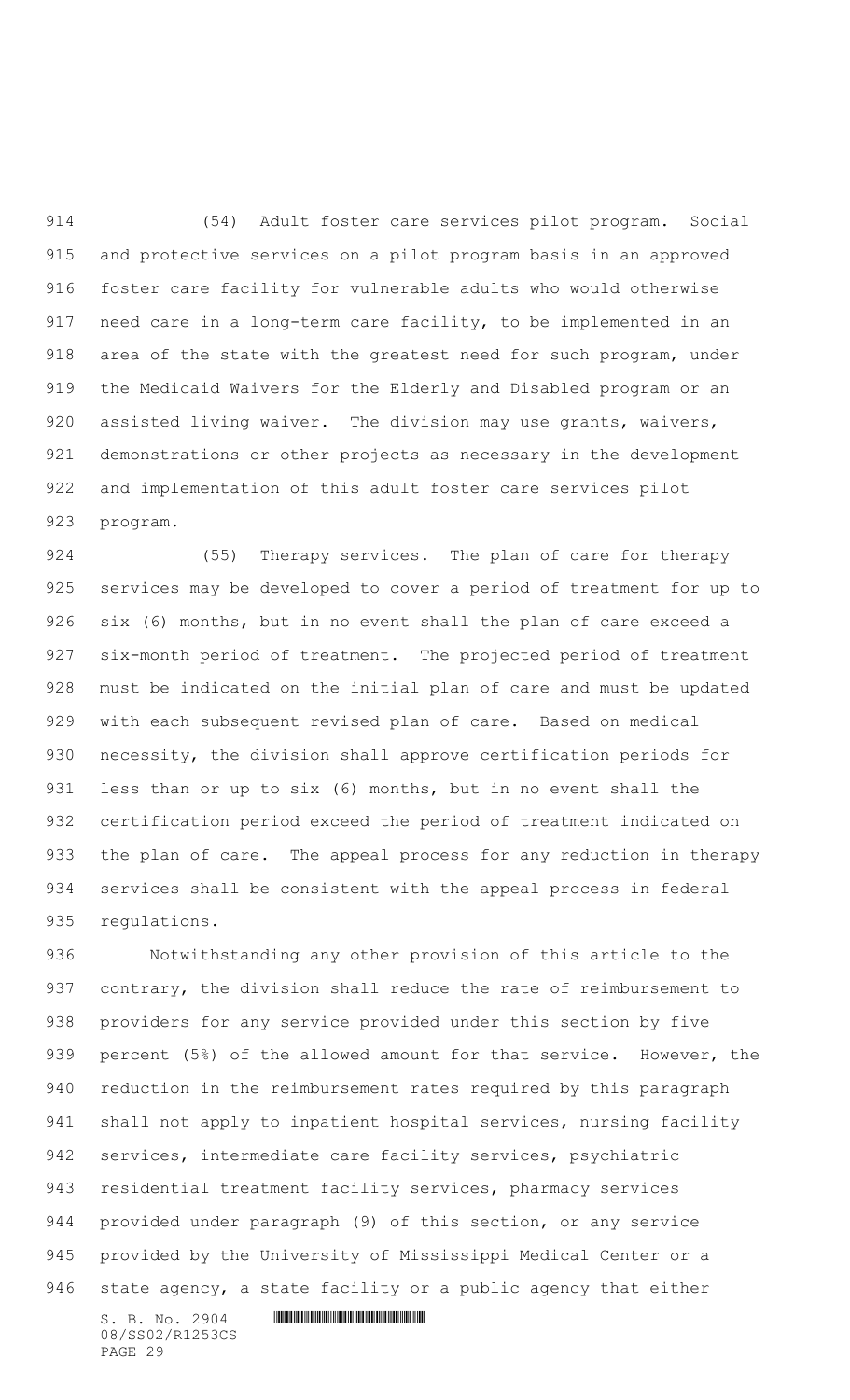provides its own state match through intergovernmental transfer or certification of funds to the division, or a service for which the federal government sets the reimbursement methodology and rate. In addition, the reduction in the reimbursement rates required by this paragraph shall not apply to case management services and home-delivered meals provided under the home- and community-based services program for the elderly and disabled by a planning and development district (PDD). Planning and development districts participating in the home- and community-based services program for the elderly and disabled as case management providers shall be reimbursed for case management services at the maximum rate approved by the Centers for Medicare and Medicaid Services (CMS).

 The division may pay to those providers who participate in and accept patient referrals from the division's emergency room 961 redirection program a percentage, as determined by the division, of savings achieved according to the performance measures and reduction of costs required of that program. Federally qualified health centers may participate in the emergency room redirection program, and the division may pay those centers a percentage of any savings to the Medicaid program achieved by the centers' accepting patient referrals through the program, as provided in this paragraph.

 Notwithstanding any provision of this article, except as authorized in the following paragraph and in Section 43-13-139, neither (a) the limitations on quantity or frequency of use of or the fees or charges for any of the care or services available to recipients under this section, nor (b) the payments or rates of reimbursement to providers rendering care or services authorized under this section to recipients, may be increased, decreased or otherwise changed from the levels in effect on July 1, 1999, unless they are authorized by an amendment to this section by the Legislature. However, the restriction in this paragraph shall not prevent the division from changing the payments or rates of

08/SS02/R1253CS PAGE 30

 $S. B. No. 2904$  . The set of the set of  $S. B. N_O. 2904$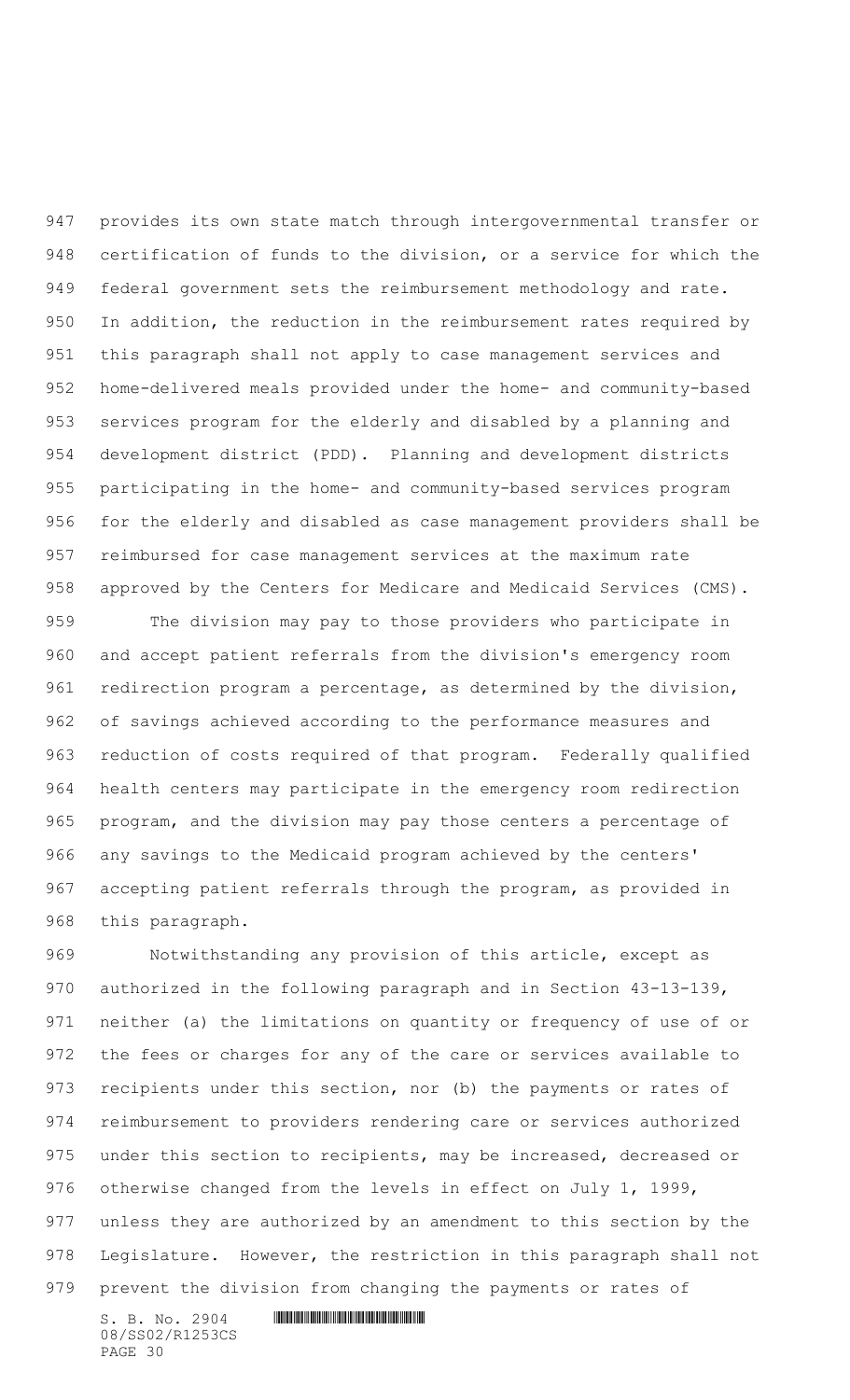reimbursement to providers without an amendment to this section whenever those changes are required by federal law or regulation, or whenever those changes are necessary to correct administrative errors or omissions in calculating those payments or rates of reimbursement.

 Notwithstanding any provision of this article, no new groups or categories of recipients and new types of care and services may be added without enabling legislation from the Mississippi Legislature, except that the division may authorize those changes without enabling legislation when the addition of recipients or services is ordered by a court of proper authority.

 The executive director shall keep the Governor advised on a timely basis of the funds available for expenditure and the projected expenditures. If current or projected expenditures of the division are reasonably anticipated to exceed the amount of funds appropriated to the division for any fiscal year, the Governor, after consultation with the executive director, shall discontinue any or all of the payment of the types of care and services as provided in this section that are deemed to be optional services under Title XIX of the federal Social Security Act, as amended, and when necessary, shall institute any other cost containment measures on any program or programs authorized under the article to the extent allowed under the federal law governing that program or programs.However, the Governor shall not be authorized to discontinue or eliminate any service under this section that is mandatory under federal law, or to discontinue or eliminate, or adjust income limits or resource limits for, any eligibility category or group under Section 43-13-115.It is the intent of the Legislature that the expenditures of the division during any fiscal year shall not exceed the amounts appropriated to the division for that fiscal year.

08/SS02/R1253CS PAGE 31

 $S. B. No. 2904$  . The set of the set of  $S. B. N_{O.} 2904$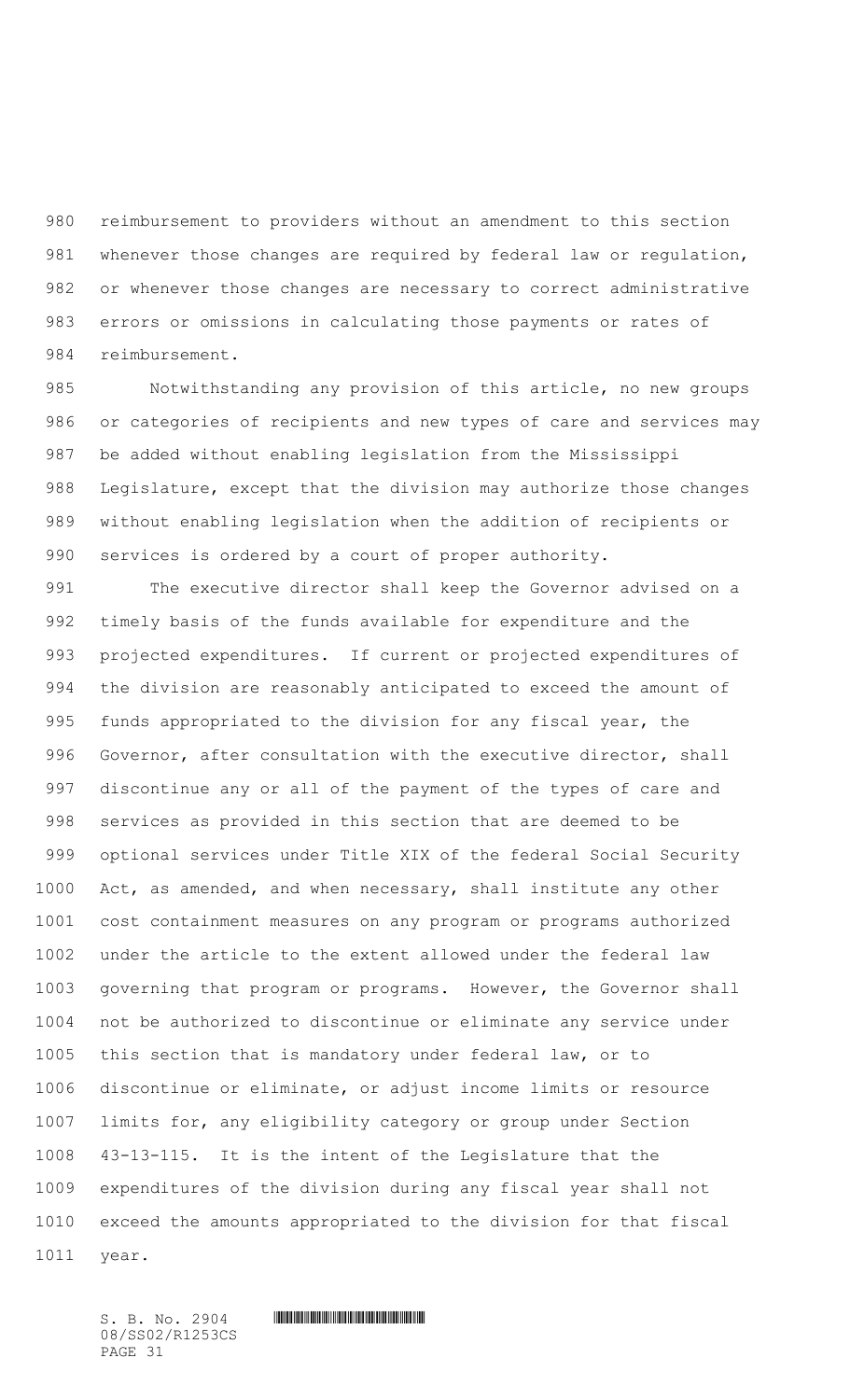Notwithstanding any other provision of this article, it shall be the duty of each nursing facility, intermediate care facility for the mentally retarded, psychiatric residential treatment facility, and nursing facility for the severely disabled that is participating in the Medicaid program to keep and maintain books, documents and other records as prescribed by the Division of Medicaid in substantiation of its cost reports for a period of three (3) years after the date of submission to the Division of Medicaid of an original cost report, or three (3) years after the date of submission to the Division of Medicaid of an amended cost report.

 **SECTION 3.** Section 43-13-145, Mississippi Code of 1972, is brought forward as follows:

 43-13-145. (1) (a) Upon each nursing facility licensed by the State of Mississippi, there is levied an assessment in an amount set by the division, not exceeding the maximum rate allowed by federal law or regulation, for each licensed and occupied bed of the facility.

 (b) A nursing facility is exempt from the assessment levied under this subsection if the facility is operated under the direction and control of:

 (i) The United States Veterans Administration or other agency or department of the United States government; (ii) The State Veterans Affairs Board; (iii) The University of Mississippi Medical Center; or (iv) A state agency or a state facility that

 either provides its own state match through intergovernmental transfer or certification of funds to the division.

 (2) (a) Upon each intermediate care facility for the mentally retarded licensed by the State of Mississippi, there is levied an assessment in an amount set by the division, not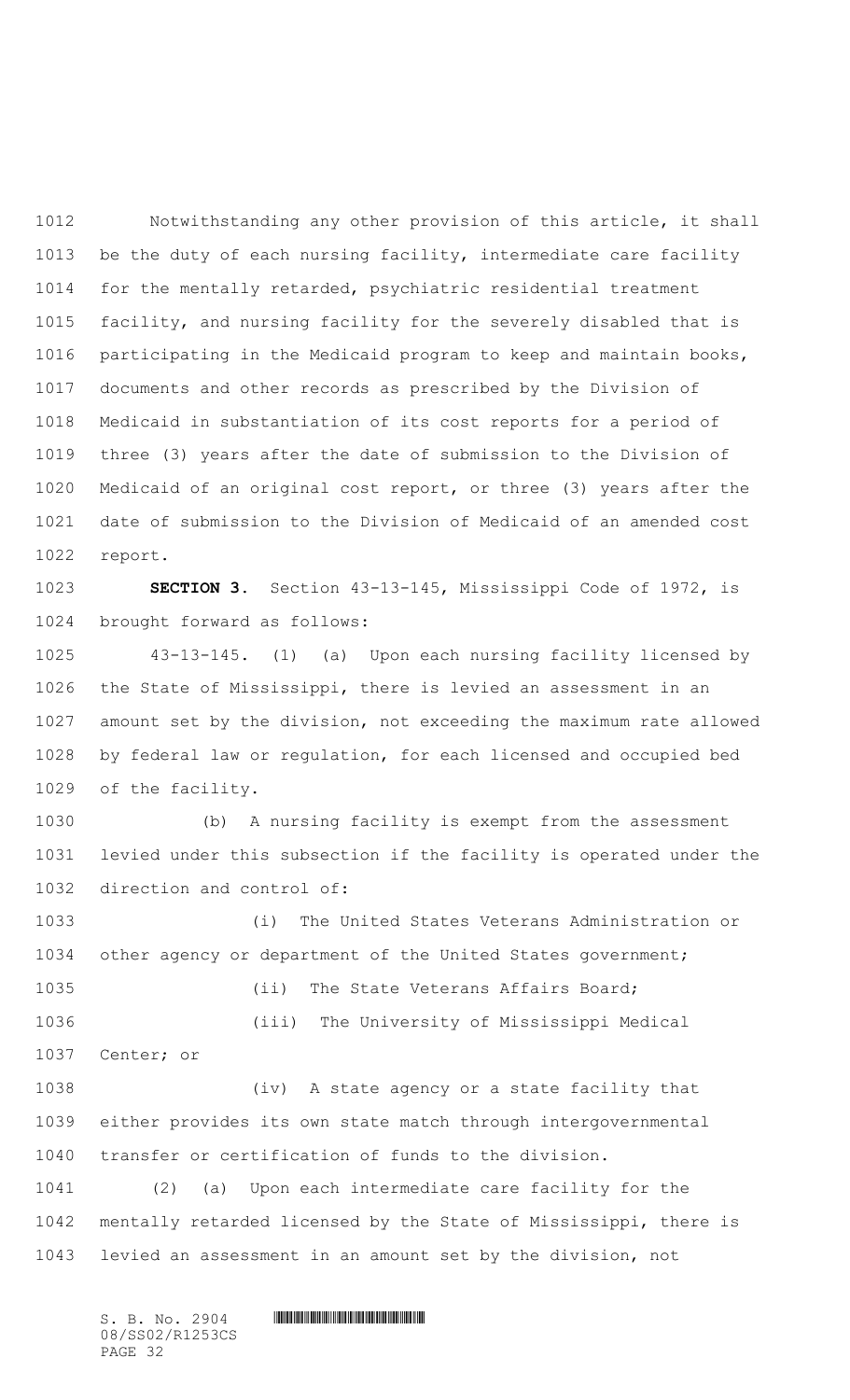exceeding the maximum rate allowed by federal law or regulation, for each licensed and occupied bed of the facility.

 (b) An intermediate care facility for the mentally retarded is exempt from the assessment levied under this subsection if the facility is operated under the direction and control of:

 (i) The United States Veterans Administration or other agency or department of the United States government; (ii) The State Veterans Affairs Board; or (iii) The University of Mississippi Medical Center.

 (3) (a) Upon each psychiatric residential treatment facility licensed by the State of Mississippi, there is levied an assessment in an amount set by the division, not exceeding the maximum rate allowed by federal law or regulation, for each licensed and occupied bed of the facility.

 (b) A psychiatric residential treatment facility is exempt from the assessment levied under this subsection if the facility is operated under the direction and control of:

 (i) The United States Veterans Administration or other agency or department of the United States government;

1065 (ii) The University of Mississippi Medical Center; (iii) A state agency or a state facility that either provides its own state match through intergovernmental transfer or certification of funds to the division.

 (4) (a) Upon each hospital licensed by the State of Mississippi, there is levied an assessment in the amount of Three Dollars and Twenty-five Cents (\$3.25) per bed for each licensed inpatient acute care bed of the hospital.

 (b) A hospital is exempt from the assessment levied under this subsection if the hospital is operated under the direction and control of: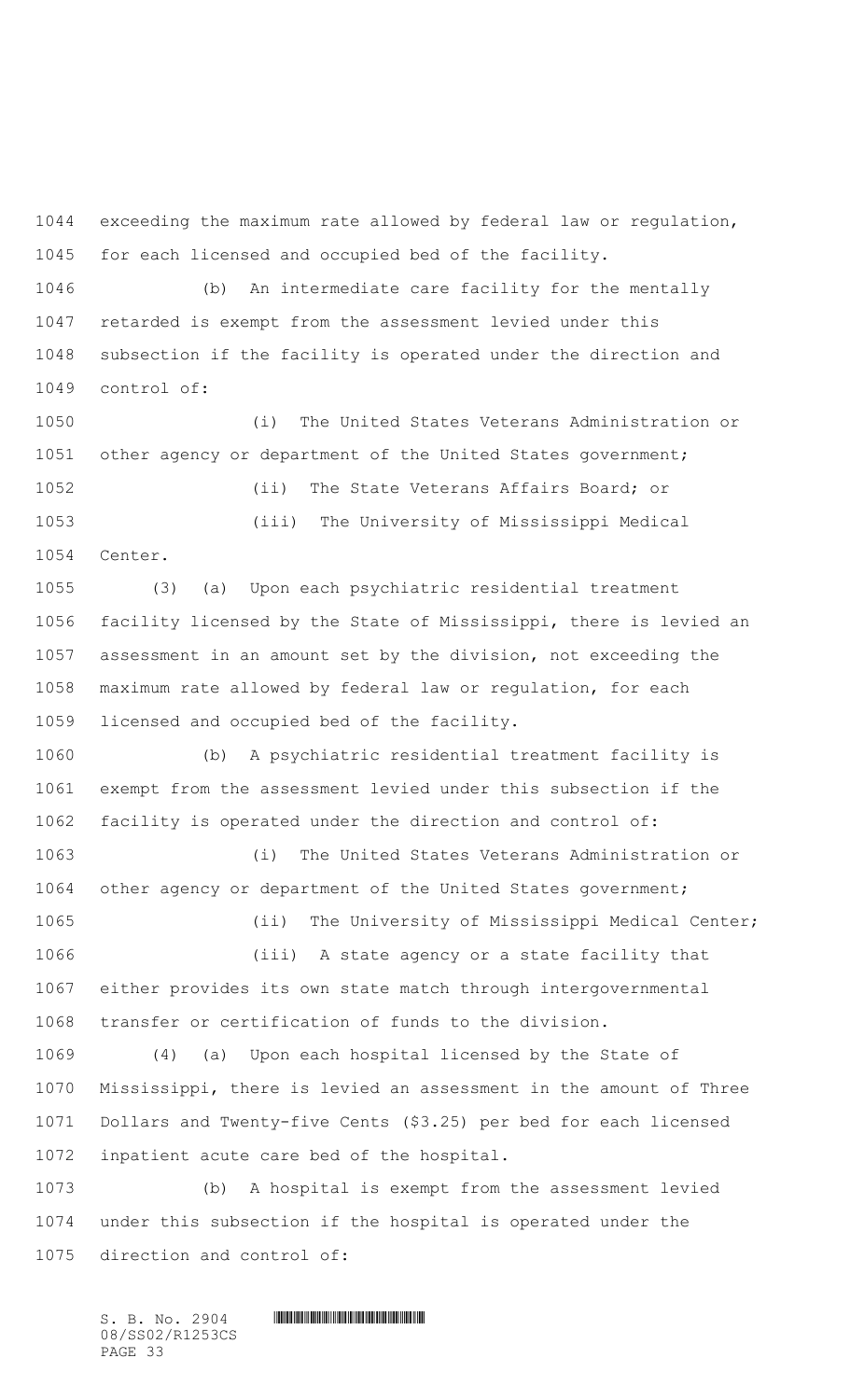(i) The United States Veterans Administration or 1077 other agency or department of the United States government; (ii) The University of Mississippi Medical Center;

 (iii) A state agency or a state facility that either provides its own state match through intergovernmental transfer or certification of funds to the division.

or

 (5) Each health care facility that is subject to the provisions of this section shall keep and preserve such suitable books and records as may be necessary to determine the amount of assessment for which it is liable under this section. The books and records shall be kept and preserved for a period of not less than five (5) years, and those books and records shall be open for examination during business hours by the division, the State Tax Commission, the Office of the Attorney General and the State Department of Health.

 (6) The assessment levied under this section shall be collected by the division each month beginning on March 31, 2005. (7) All assessments collected under this section shall be

 deposited in the Medical Care Fund created by Section 43-13-143. (8) The assessment levied under this section shall be in addition to any other assessments, taxes or fees levied by law, and the assessment shall constitute a debt due the State of Mississippi from the time the assessment is due until it is paid.

 (9) (a) If a health care facility that is liable for payment of an assessment levied by the division does not pay the assessment when it is due, the division shall give written notice to the health care facility by certified or registered mail demanding payment of the assessment within ten (10) days from the date of delivery of the notice. If the health care facility fails or refuses to pay the assessment after receiving the notice and demand from the division, the division shall withhold from any Medicaid reimbursement payments that are due to the health care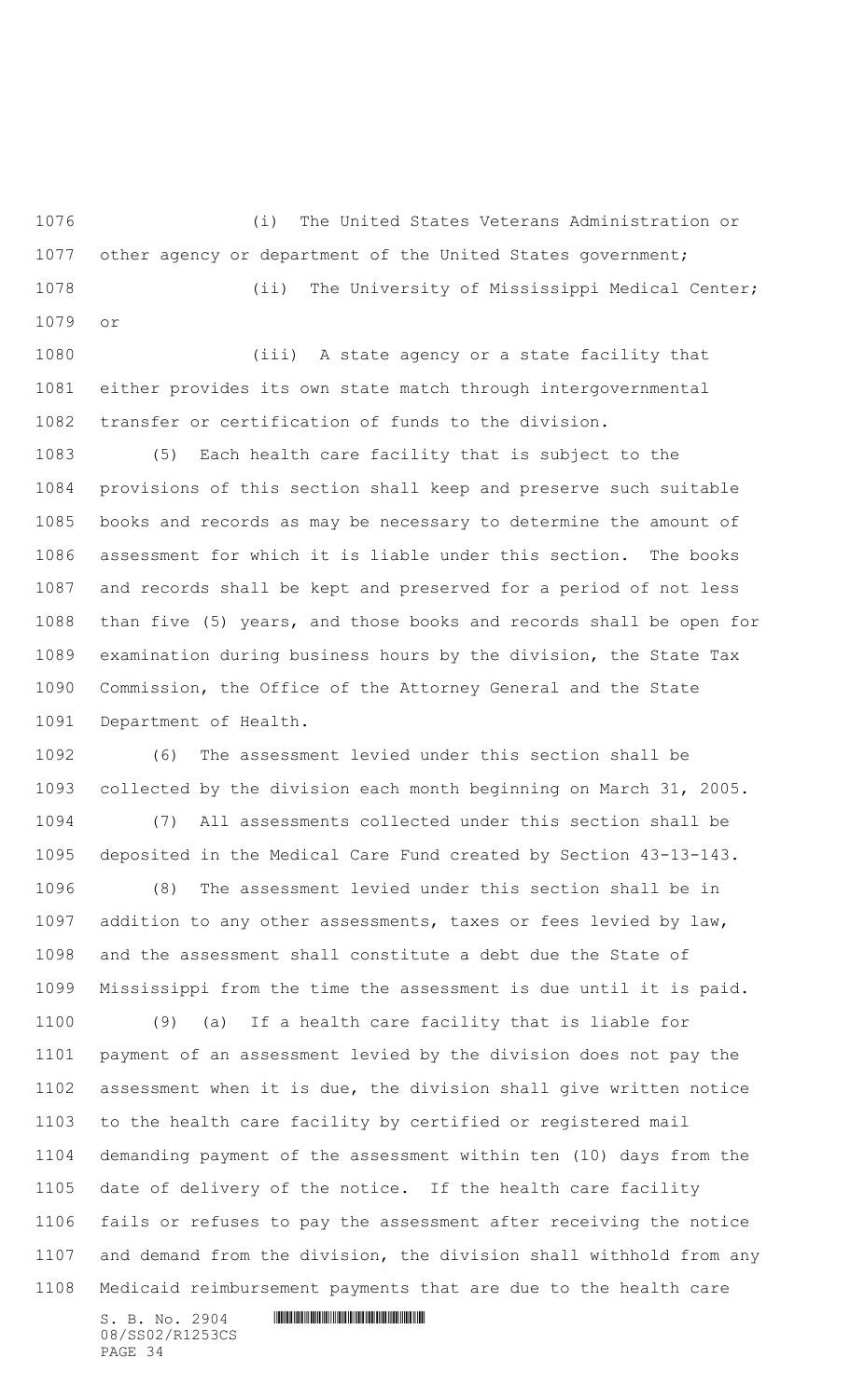facility the amount of the unpaid assessment and a penalty of ten percent (10%) of the amount of the assessment, plus the legal rate of interest until the assessment is paid in full. If the health care facility does not participate in the Medicaid program, the division shall turn over to the Office of the Attorney General the collection of the unpaid assessment by civil action. In any such civil action, the Office of the Attorney General shall collect the amount of the unpaid assessment and a penalty of ten percent (10%) 1117 of the amount of the assessment, plus the legal rate of interest until the assessment is paid in full.

 $S. B. No. 2904$  . The set of the set of  $S. B. N \circ A$  (b) As an additional or alternative method for collecting unpaid assessments levied by the division, if a health care facility fails or refuses to pay the assessment after receiving notice and demand from the division, the division may file a notice of a tax lien with the circuit clerk of the county in which the health care facility is located, for the amount of the unpaid assessment and a penalty of ten percent (10%) of the amount of the assessment, plus the legal rate of interest until the assessment is paid in full. Immediately upon receipt of notice of the tax lien for the assessment, the circuit clerk shall enter the notice of the tax lien as a judgment upon the judgment roll and show in the appropriate columns the name of the health care facility as judgment debtor, the name of the division as judgment creditor, the amount of the unpaid assessment, and the date and time of enrollment. The judgment shall be valid as against mortgagees, pledgees, entrusters, purchasers, judgment creditors and other persons from the time of filing with the clerk. The amount of the judgment shall be a debt due the State of Mississippi and remain a lien upon the tangible property of the health care facility until the judgment is satisfied. The judgment shall be the equivalent of any enrolled judgment of a court of record and shall serve as authority for the issuance of writs of execution, writs of attachment or other remedial writs.

08/SS02/R1253CS PAGE 35